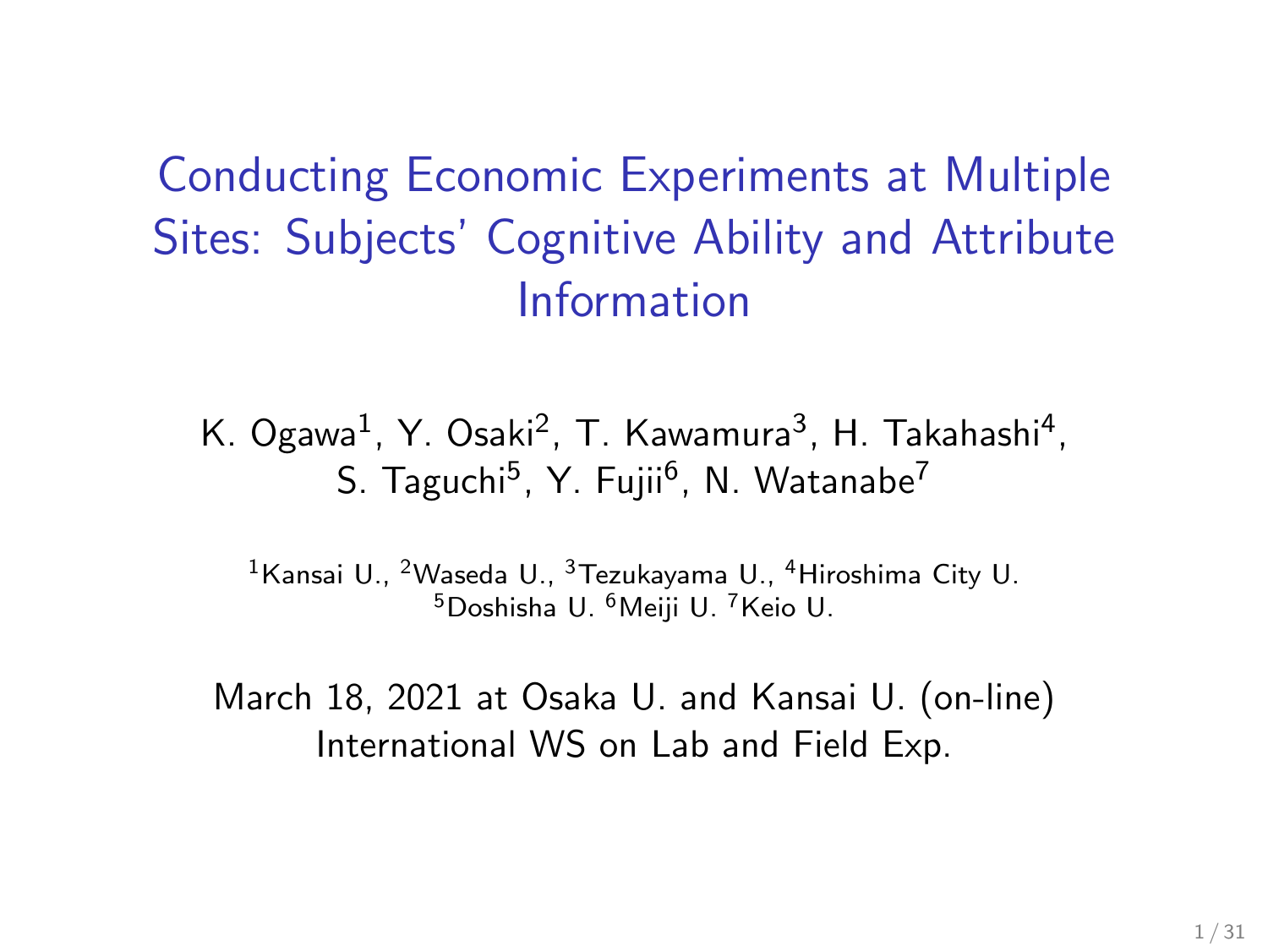## 1. Introduction: Research Question

- ▶ **Our Question**: How can we obtain the **homogeneity of subjects' behavior** when they are at **different sites**?
	- ▶ Snowberg and Yariv (2021, AER): the observed behavior in university students in the U.S. are bounded in comparison to those in a representative sample of the U.S. population and participants in Amazon MTurk.
	- ▶ We concentrate our attention to university students in Japan.

**Why?**: increasing needs for large samples of subjects at small or middle-scaled schools in research and education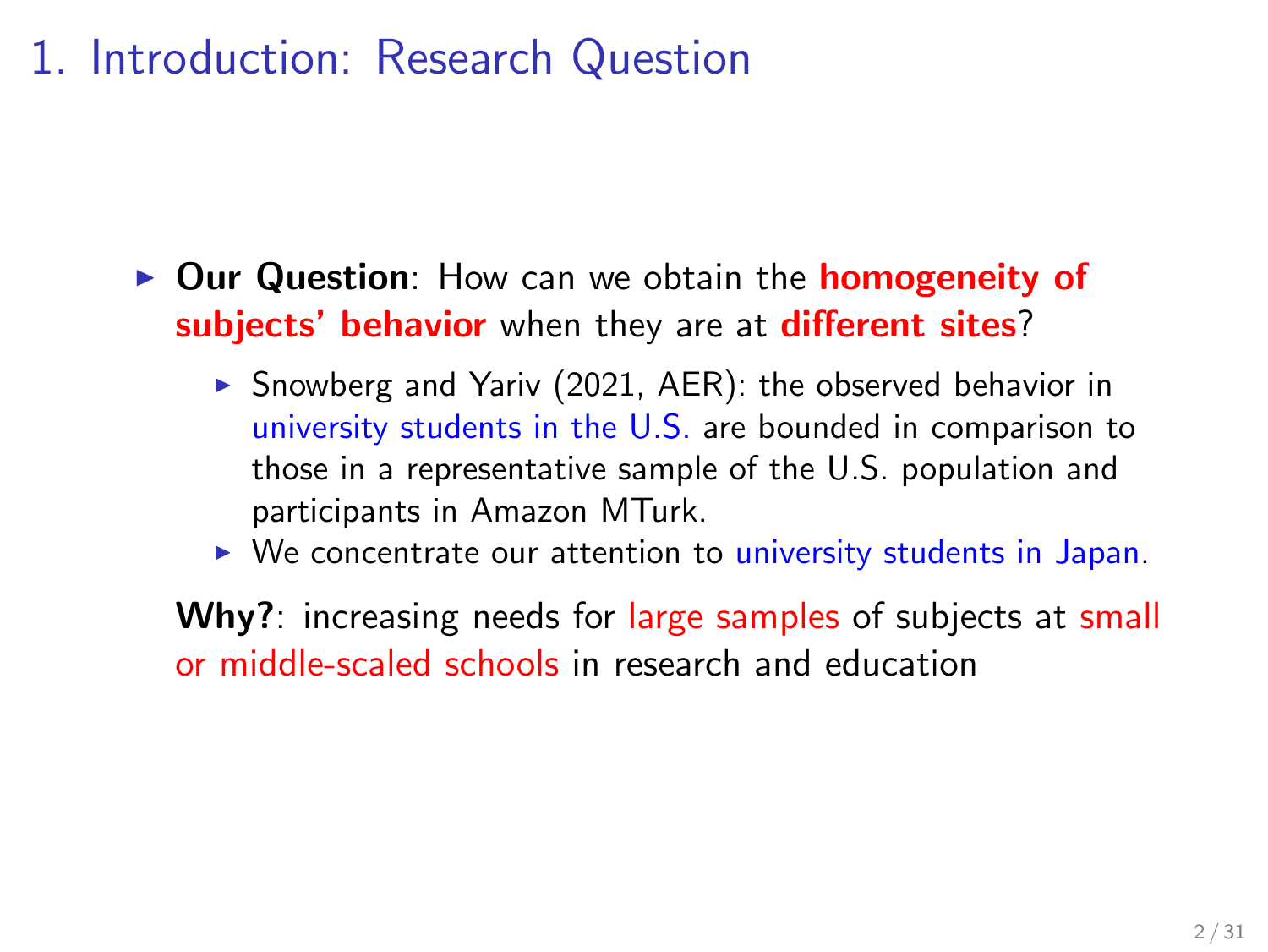## 1. Introduction: How to answer?

(1) propensity score matching with the following covariates

- $\triangleright$  cognitive ability: correct answer rate of 16 questions excerpted from the Raven's APM test (Raven score)
- ▶ general attribute information (age, gender, department)

**Why** not using regression analysis with dummy variables? **Ans. Our Question** is not to estimate fitted values but to confirm the homogeneity of subjects' behavior.

(2) bandit experiment with a context of weighted voting

- ▶ not an interdependent decision-making but an individual decision-making *⇐* **Our Question**
- ▶ weighted voting: difficult to realize the underlying structure of payoffs (Guerci et al., 2017, TD) *⇐* **Our Question**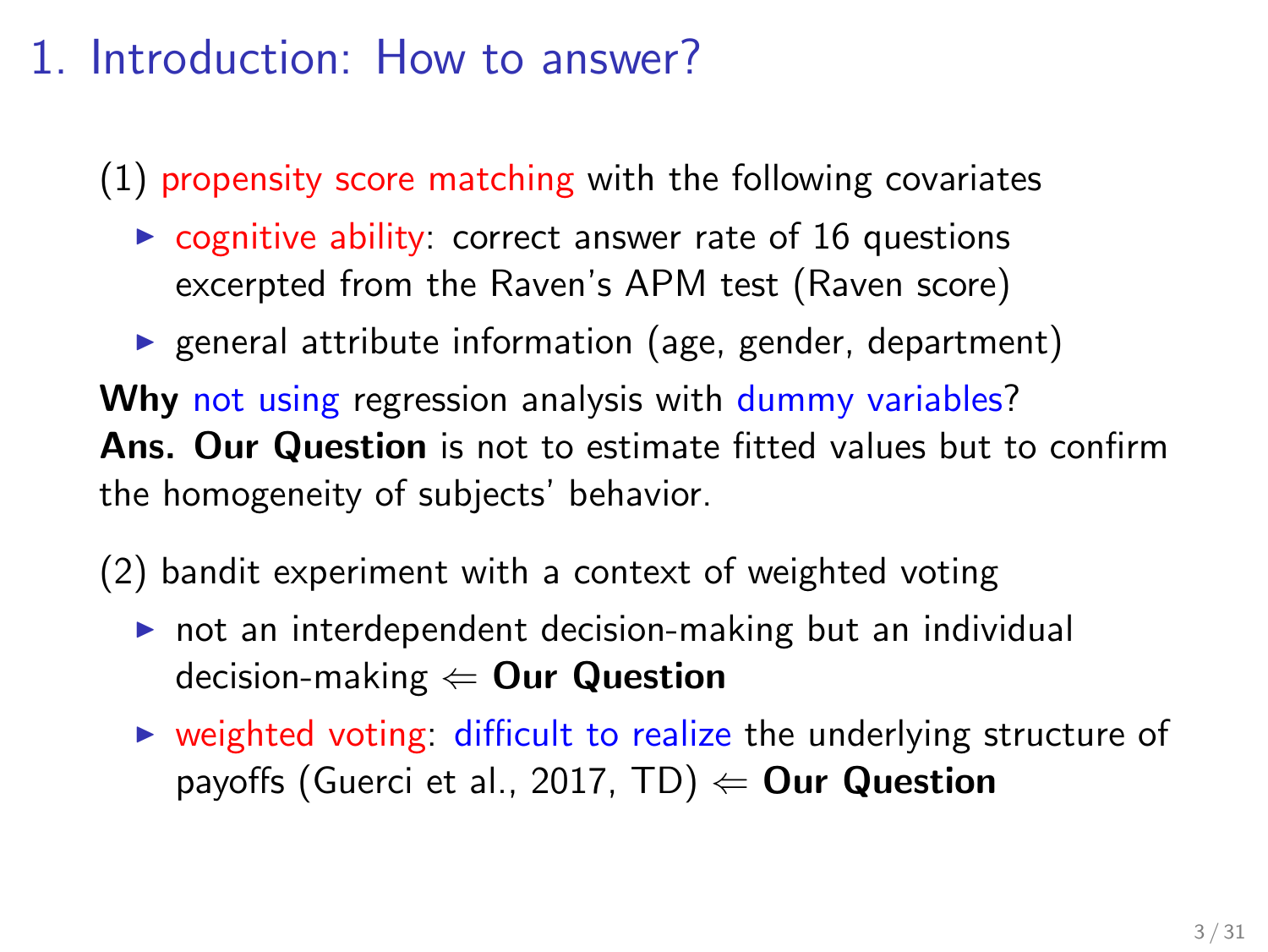## 1. Introduction: Main Results

(1) Among schools located in the **same region**, the homogeneity is available relatively **easily**.

- ▶ Kansai U-A vs. Osaka SU: homog. with Raven score
- $\triangleright$  Kansai U-B vs. Doshisha: homog. with Raven score and sci-eng
- (2) In the **different regions**, **however**, it is **difficult** to homogenize subjects' behavior.
	- ▶ Kansai U-B vs. Horoshima CU: not homog. in any ways
	- ▶ Hiroshima CU vs. Doshisha: homog. with Raven score, econ, and sci-eng.

**An Implication**: needs for some variables which represent the difference in regional features: subjects' home town?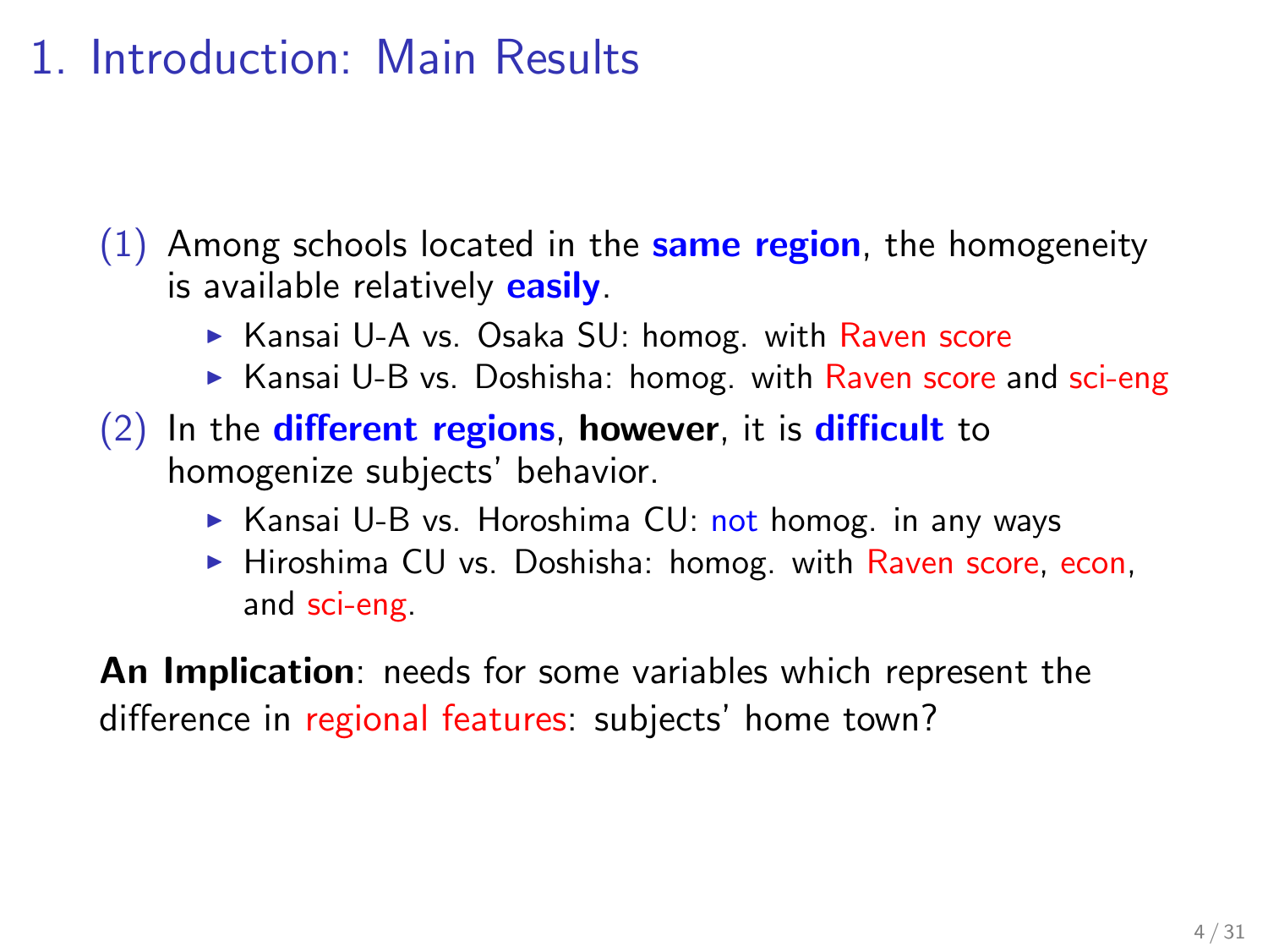## 2. Experimental Design: Binary Choice Problem

- ▶ Subjects choose one of two weighted voting games.
	- $\blacktriangleright$   $[q; v_1, v_2, v_3, v_4]; q$  is the quota,  $v_i$  is the voting weight.
	- Each subject acts as Member 1, who has  $v_1$ .
- $\triangleright$  clearly informed that the other three members are all fictitious.
- ▶ one binary choice problem for the first 40 periods, and a similar but different one in the following 20 periods; A *→* B, B *→ A*, C *→* D, D *→*C
- ▶ payoff generating function: Deagan-Packel index
	- $\triangleright$  The correct answer is Choice 2.

Table: Binary choice problems and expected payoffs for Member 1

| Problem | Choice 1         | (expected payoff)             | Choice 2         | (expected payoff)             |
|---------|------------------|-------------------------------|------------------|-------------------------------|
|         | [14; 5, 3, 7, 7] | $(120 \times 2/3 \times 1/3)$ | [14; 5, 4, 6, 7] | $(120 \times 3/4 \times 1/3)$ |
| В       | [6; 1, 2, 3, 4]  | $(120 \times 1/3 \times 1/3)$ | [6; 1, 1, 4, 4]  | $(120 \times 2/3 \times 1/3)$ |
|         | [14; 3, 5, 6, 8] | $(120 \times 2/3 \times 1/3)$ | [14; 3, 6, 6, 7] | $(120 \times 3/4 \times 1/3)$ |
|         | [9; 1, 3, 5, 6]  | $(120 \times 1/3 \times 1/3)$ | [9;1,2,6,6]      | $(120 \times 2/3 \times 1/3)$ |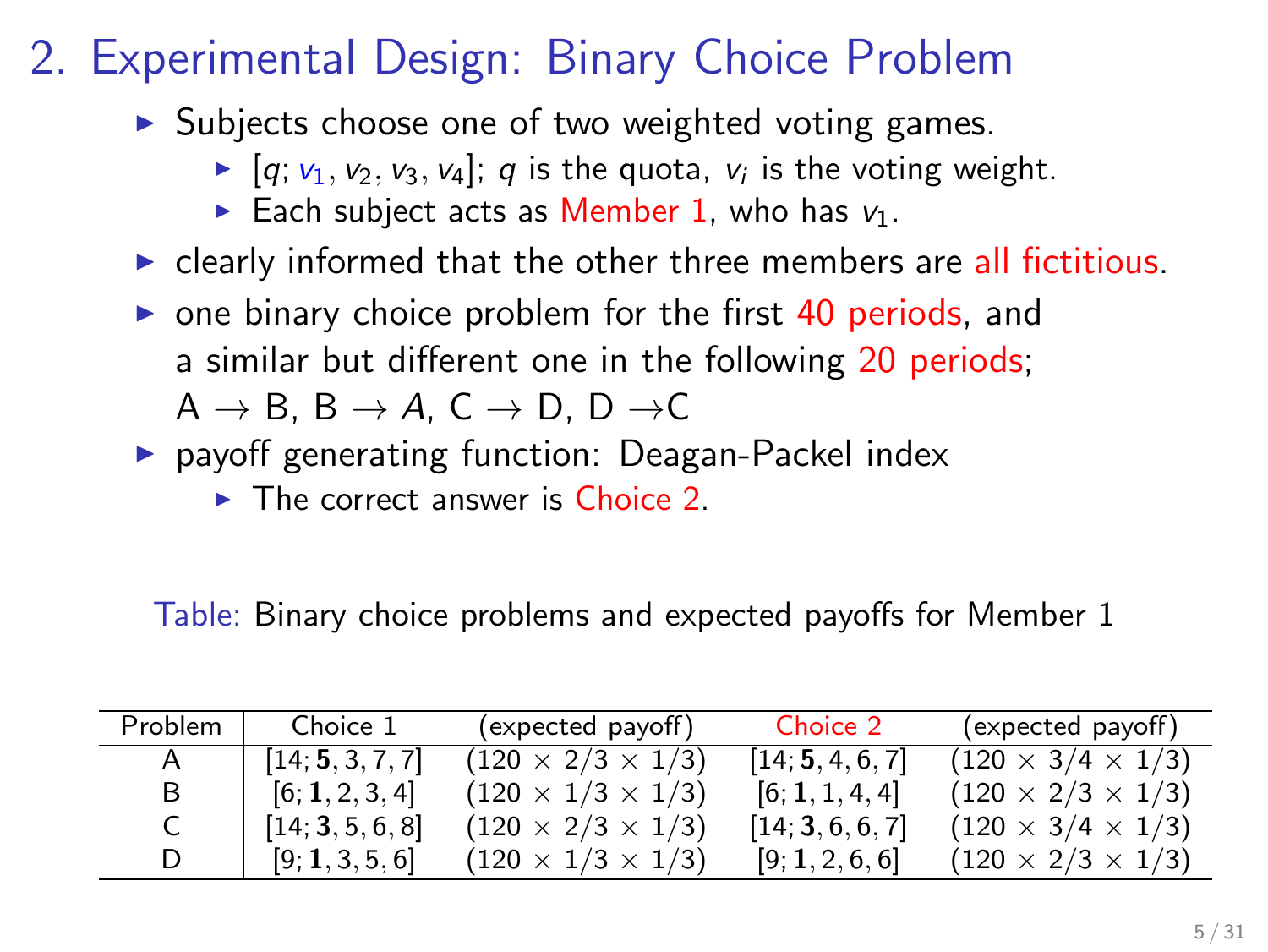- ▶ three feedback treatments:  $(1)$  no feedback  $(No-fb)$ ,  $(2)$ partial feedback (Part-fb), and (3) full feedback (Full-fb).
- ▶ a 30-second time limit for the choice stage, and a 10-second limit for the feedback stage
	- ▶ no choice within 30 seconds *→* zero point
	- ▶ "Wait" message is given in feedback stage for No-fb.
- ▶ 1 point is converted 1 JPY.
- ▶ zTree (Fischbacher, 2007) is used.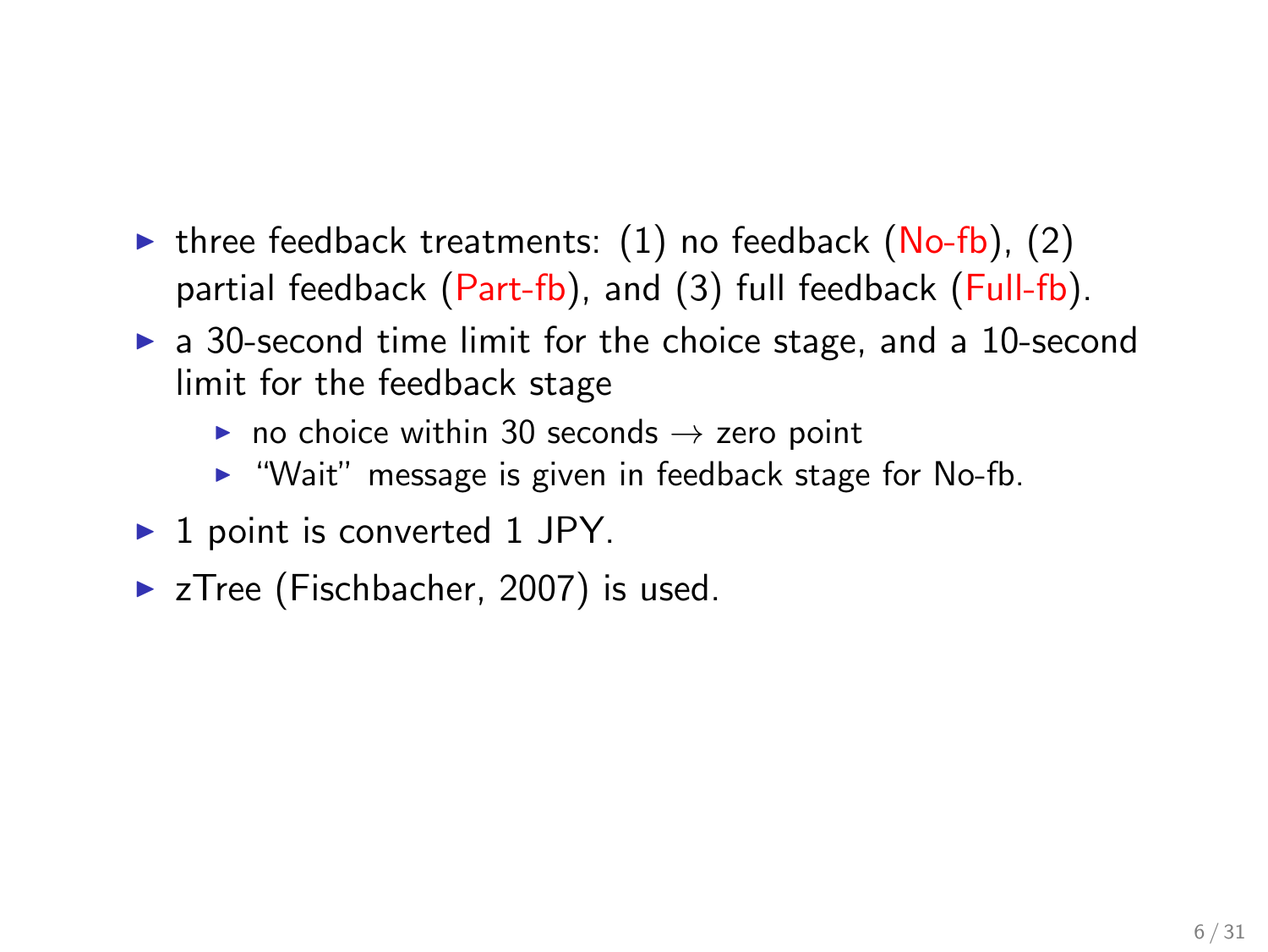**Please choose one out of the following two committees (Choice 1 or Choice 2). Each committee decides a distribution of 120 points among four members. You are Member 1.**

**In both committees, 22 votes are apportioned to those members and you have 5 votes.**

**Any proposals of point distributions need 14 votes in favor to be adopted.**

Choice 1 [14; **5***,* 3*,* 7*,* 7], Choice 2 [14; **5***,* 4*,* 6*,* 7]

When subjects choose Choice 2 and MWC (5*,* 6*,* 7) appears, they see, for instance, the following results on their monitor, regardless of any treatments.

**You chose the following committee.**

Choice 2: [14; **5***,* 4*,* 6*,* 7].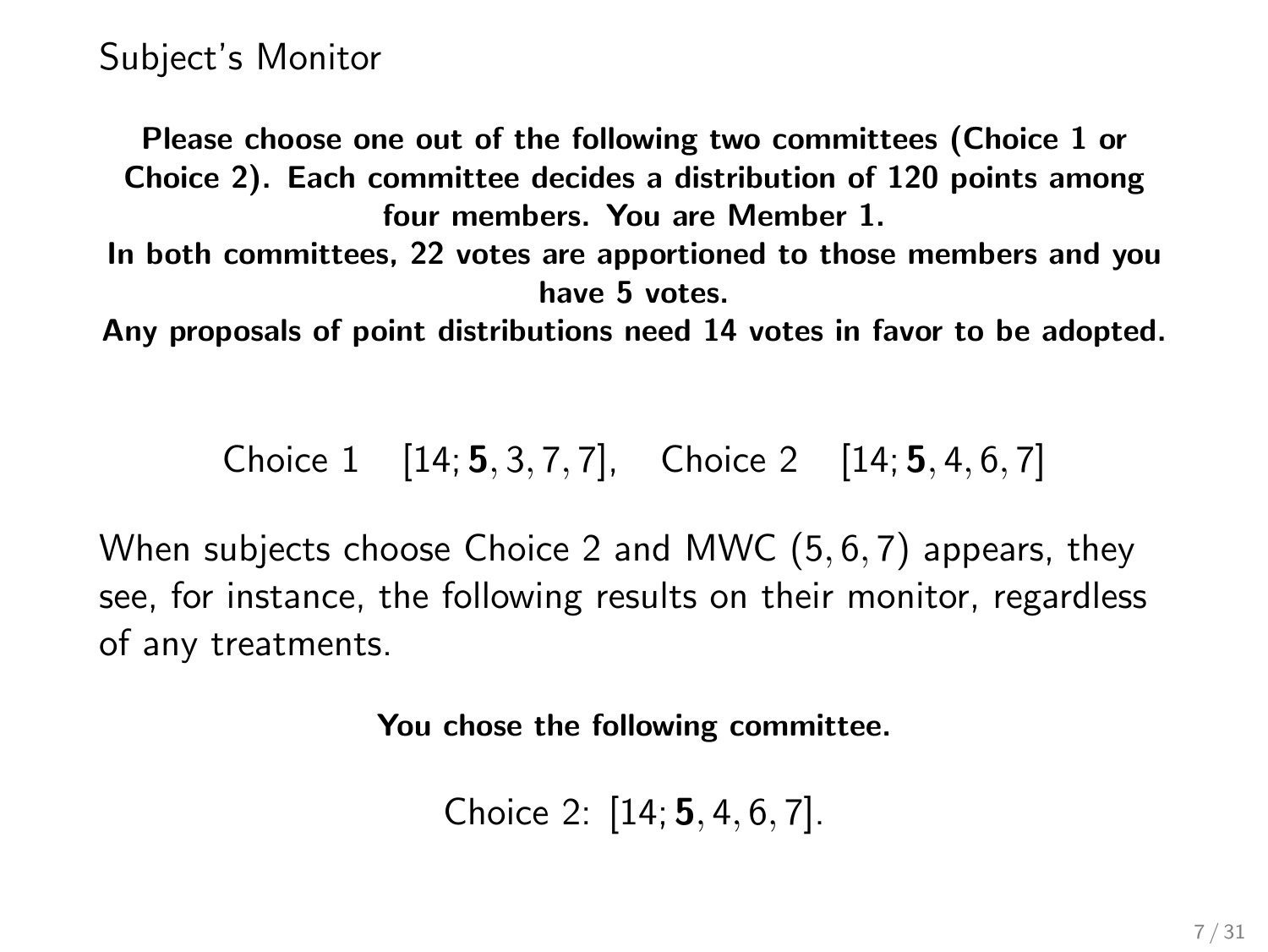Next, in the full-feedback treatment, subjects see

#### **The committee decided to distribute 120 points this time as follows. You obtained 40 points this time.**

(**40**, 0, 40, 40)

on their monitors. In the partial-feedback treatment, the payoff distribution is not shown, but rather the following note is shown on their monitors:

**You have obtained 40 points this time.**

In the no-feedback treatment, the payoff distribution is not shown and simply

#### **Please wait for a while.**

is shown on the subjects' monitors.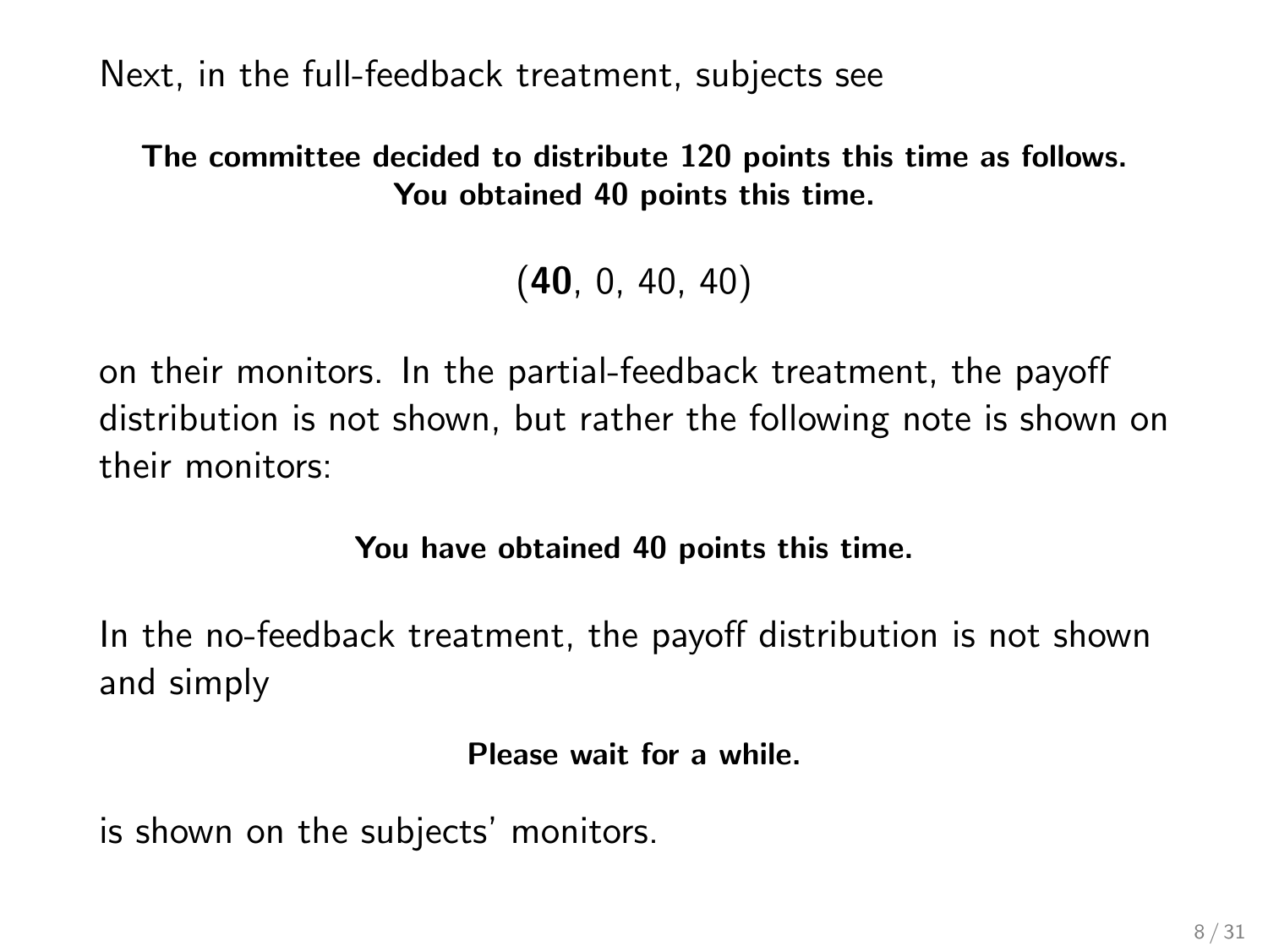- $\triangleright$  Raven test: measuring subjects' ability of pattern recognition, which fits our bandit experiment.
	- ▶ In each question of the test, eight patterns are drawn, and the subject selects a pattern that matches those visual patterns from the options.
	- $\triangleright$  Our subjects are asked to learn the pattern of payoffs
- ▶ We used 16 questions excerpted from the Raven's APM test.
	- $\triangleright$  The APM version is composed of 48 questions in total.
	- $\triangleright$  Subjects answered 16 questions within 10 minutes after completing the binary choice problems.
	- ▶ Colored Progressive Matrices (CPM), Standard Progressive Matrices (SPM), and Advanced Progressive Matrices (APM), in ascending order of difficulty.
		- ▶ Gill and Prowse (2016, JPE) and Basteck and Mantovani (2018, GEB) used the SPM version, while Proto et al. (2019, JPE) used the APM version.
	- ▶ Guerci et al. (2017, TD) used the same 16 questions of the Raven APM test.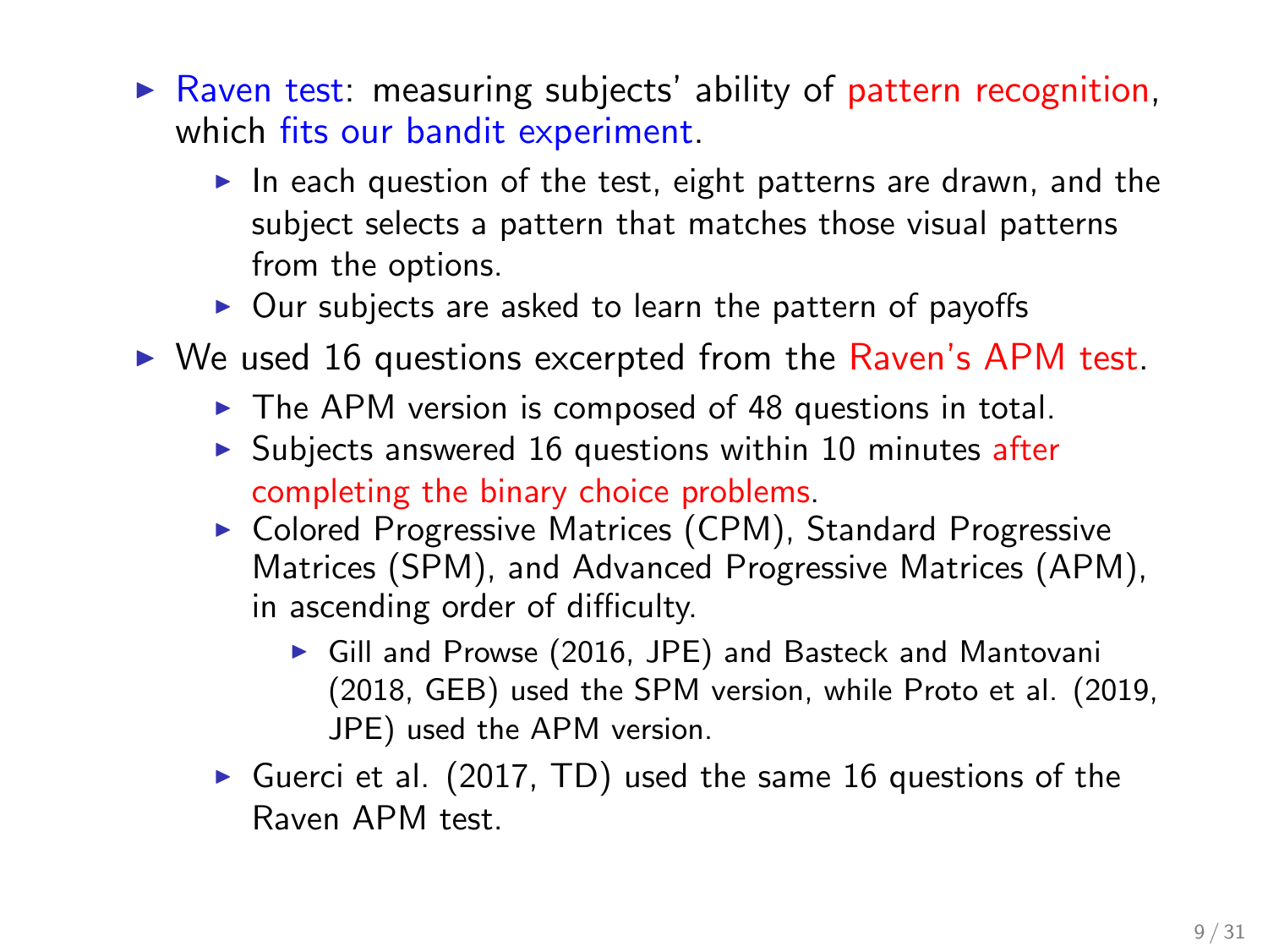## 2. Experimental Design: Session Information

- ▶ March 2, 2018 to October 17, 2019
- ▶ Kansai University, Osaka Sangyo University, Doshisha University, Hiroshima City University
- ▶ undergraduate students who do not know indices of voting power. In total, 816 subjects participated.
- ▶ the average amount paid as a reward was 2534 JPY (1 USD was about 110 JPY at that time).
- $\triangleright$  rewards paid for participation (not incentive payment) was different at Kansai U-A and Osaka SU (Group A) from those of Kansai U-B, Doshisha, and Hiroshima CU (Group B).
- ▶ The experimenter is the same for Group A. A text-to-speech software was used for Group B.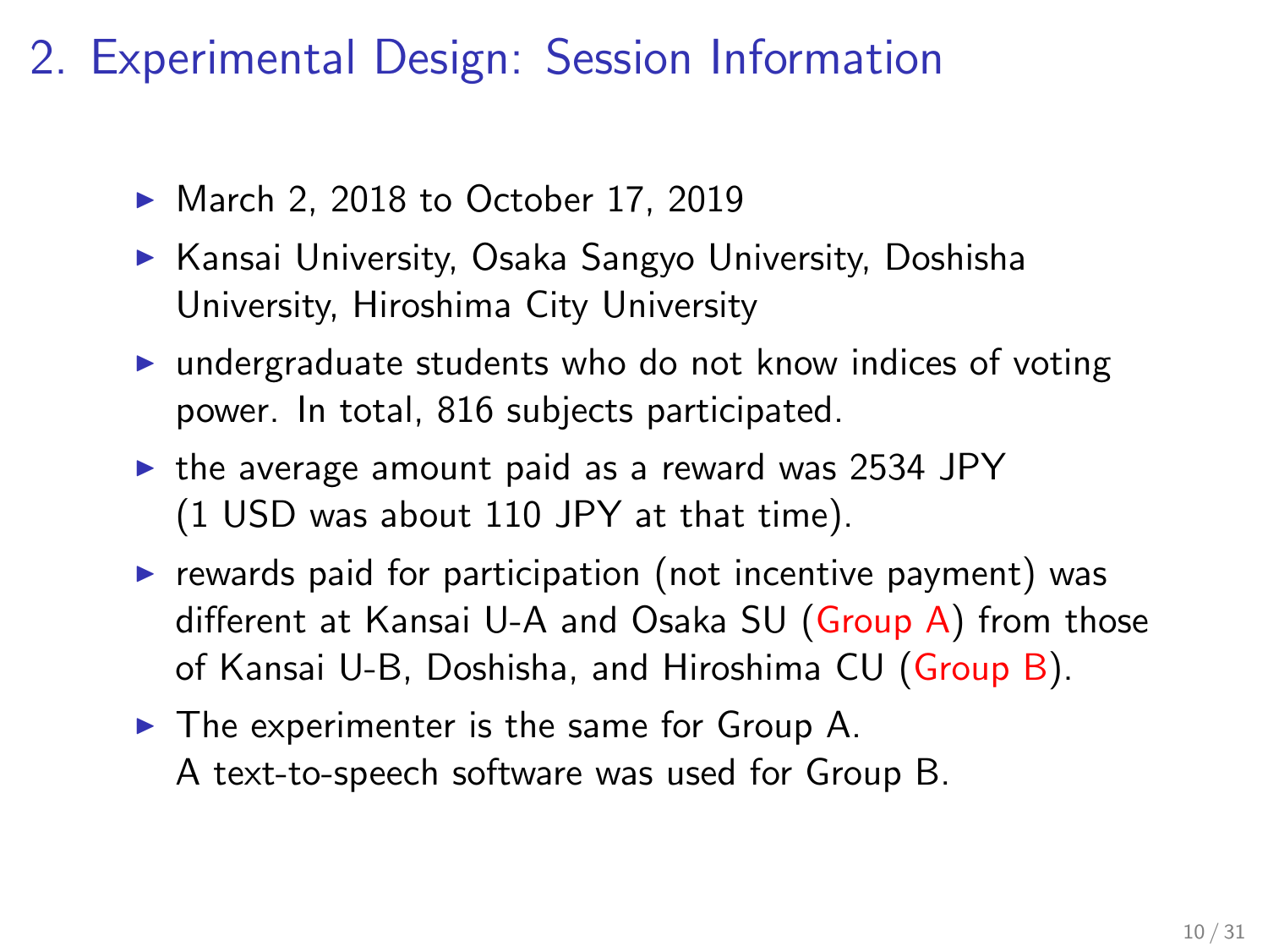### Table: subjects' attribute information (p-val for Fisher exact test)

| site         | $#$ of subj. | male | female | p-val          | econ | sci-eng | others |
|--------------|--------------|------|--------|----------------|------|---------|--------|
| Kansai U-A   | 240          | 128  | 112    |                | 21   | 53      | 166    |
| Osaka SU     | 120          | 99   | 21     | $<$ 0.001 $\,$ | 47   | 38      | 35     |
| Kansai U-B   | 197          | 98   | 99     |                | 24   | 41      | 132    |
| Doshisha     | 135          | 76   | 56     | 0.828          | 21   |         | 114    |
| Hiroshima CU | 124          | 49   | 75     | 0.047          |      | 24      | 100    |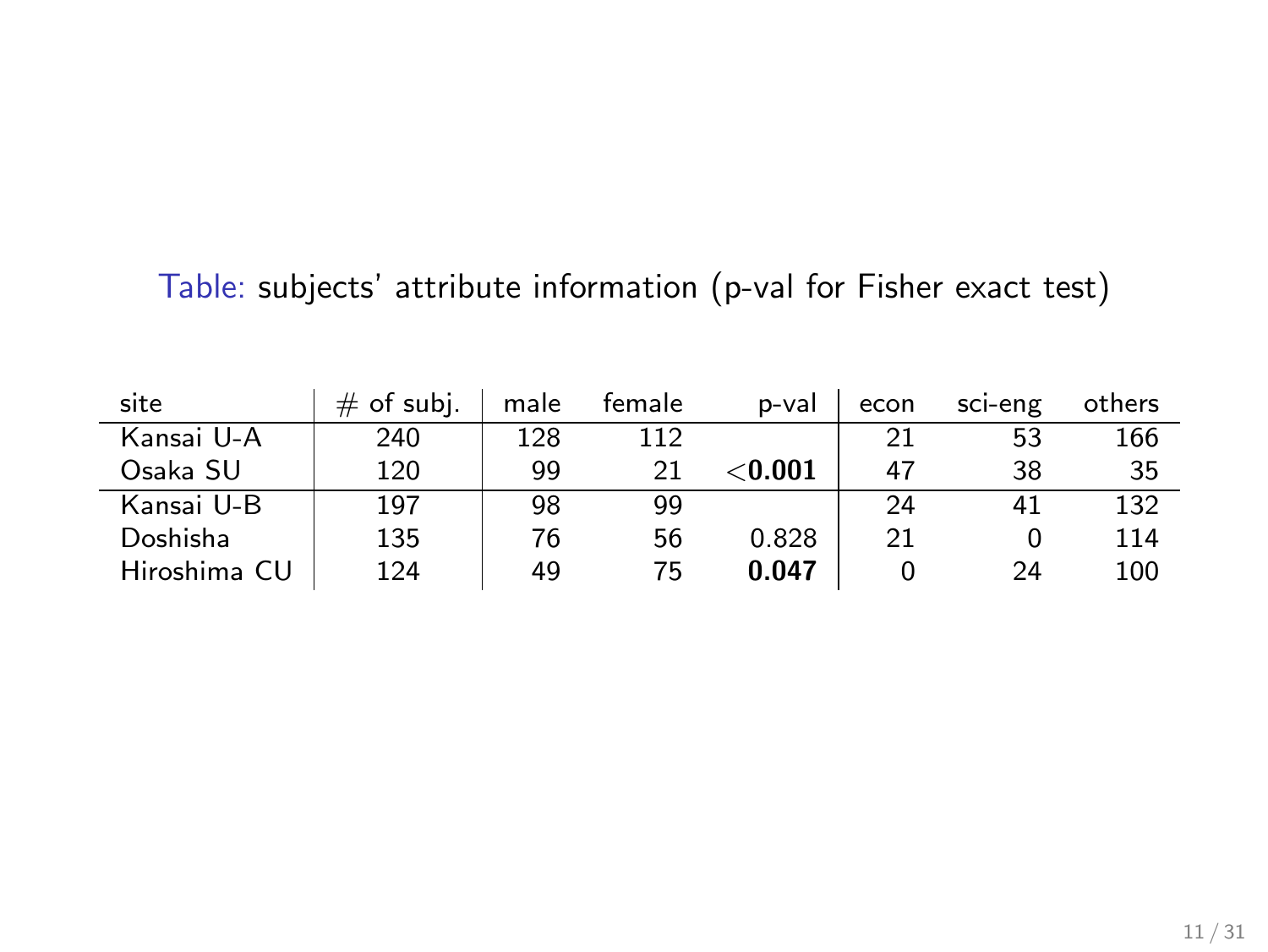| site         | $#$ of subj. | mean   | std.dev. | p-value | min | max |
|--------------|--------------|--------|----------|---------|-----|-----|
| Kansai U-A   | 240          | 11.208 | 2.170    |         |     | 16  |
| Osaka SU     | 120          | 10.625 | 3.041    | 0.027   | 3   | 16  |
| Kansai U-B   | 197          | 11.518 | 2.398    |         |     | 15  |
| Doshisha     | 135          | 11.578 | 2.300    | 0.890   | 5   | 16  |
| Hiroshima CU | 124          | 10.976 | 2.441    | 0.038   | 3   | 15  |

Table: Raven scores of subjects: basic statistics

difference between two sites

- ▶ Kansai U-A vs. Osaka SU: Raven, gender
- ▶ Kansai U-B vs. Doshisha: sci-eng
- ▶ Kansai U-B vs. Hiroshima CU: region, Raven, gender, econ
- ▶ Hiroshima CU vs. Doshisha: region, Raven, gender, econ, sci-eng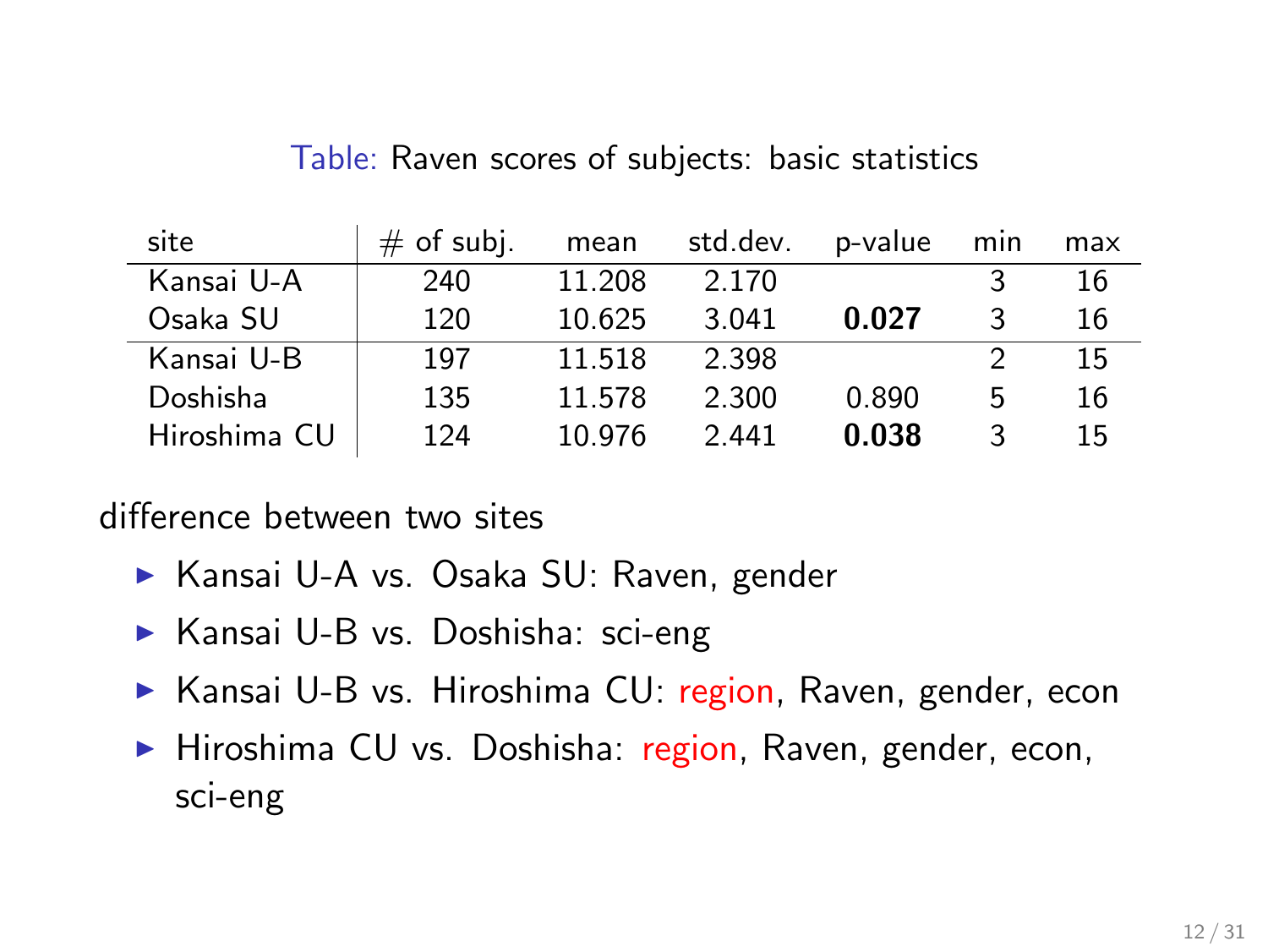Table: Raven scores of general public: basic statistics

| test site                           | $\frac{1}{2}$ $\#$ of subj. mean std. dev. min max |  |                |  |
|-------------------------------------|----------------------------------------------------|--|----------------|--|
| EEL at Kansai U   1,057 7.986 3.326 |                                                    |  | $\overline{0}$ |  |

J.



Figure: Histogram of Raven scores of non-student general public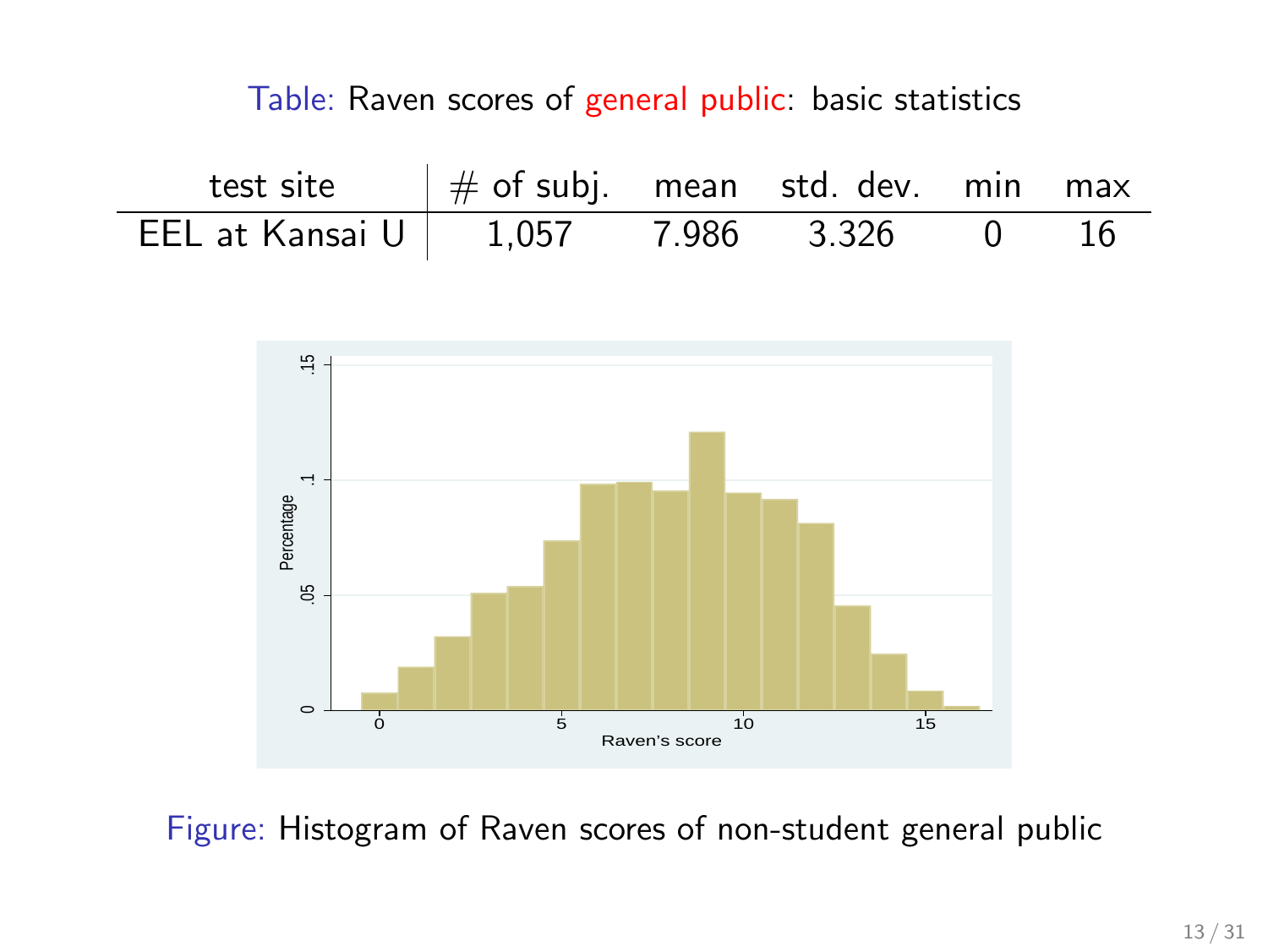**Hypothesis**: In a two-armed bandit experiment in the context of weighted voting, there is no significant difference in subjects' choices made at different experimental sites, after we control for subjects' cognitive ability scores in addition to their attribute information (age, gender, whether they were economics students, and whether they were science or engineering students) collected in the course of standard subject management.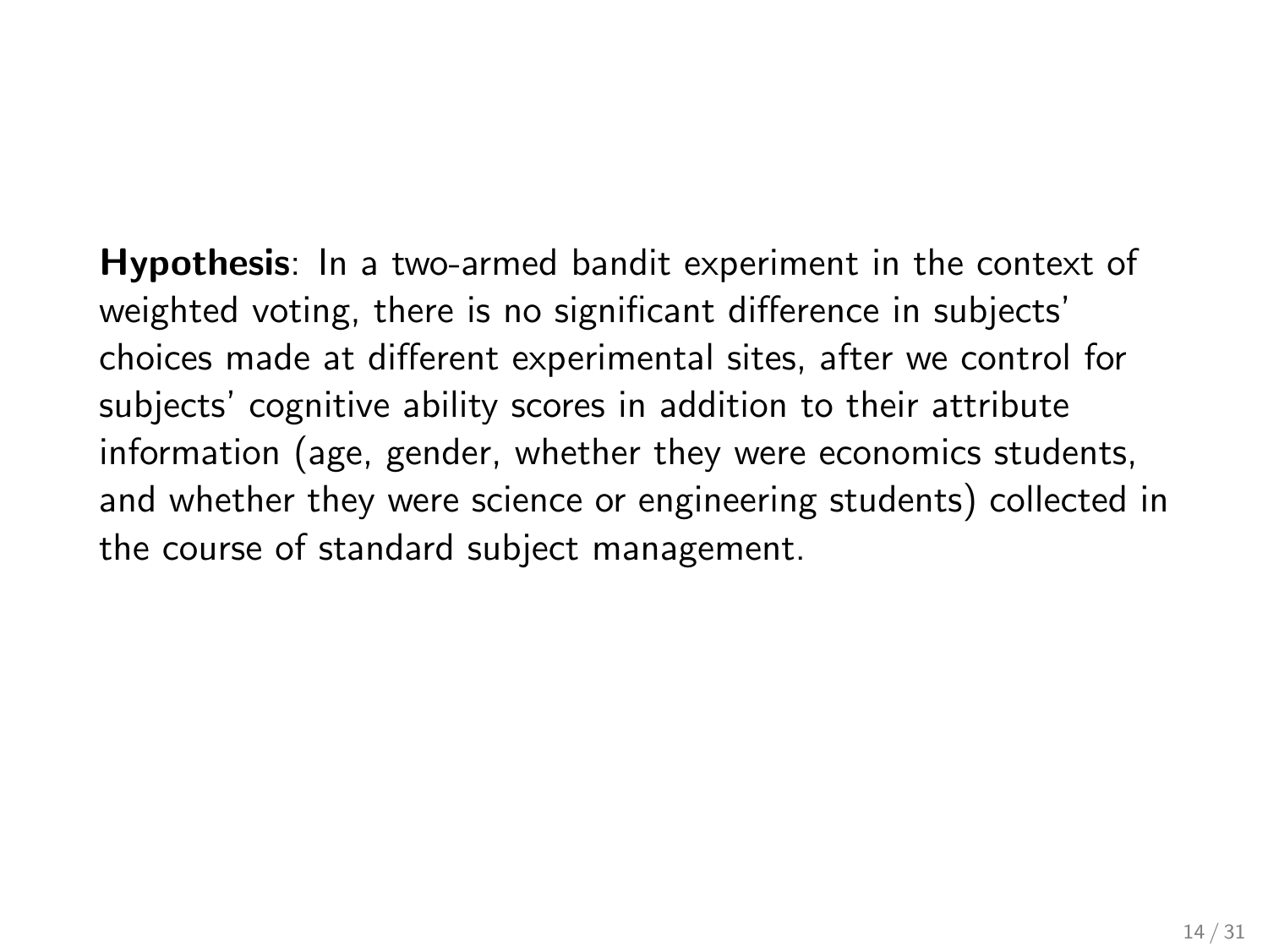## 3. Results: Criteria

We say that subjects' behavior was homogenized by introducing subjects' Raven scores if the following criteria are satisfied.

- $\blacktriangleright$  The null hypothesis is that the rates of correct answers are the same after the covariate adjustment.
- $\triangleright$  The answers to all binary choice problems are pooled at each period, because of small samples in Group B.

**Criterion 1**: For the data that integrate all feedback treatments, we cannot reject the null hypothesis for every block of 10 consecutive periods when subjects' Raven scores are introduced to all covariates regarding their attribute information.

**Criterion 2**: For every feedback treatment, (1) the number of the rejection of the null hypothesis does not increase as compared to the case where subjects' Raven scores are not introduced, and (2) there are at least two treatments in which we cannot reject the null hypothesis for every block of 10 consecutive periods.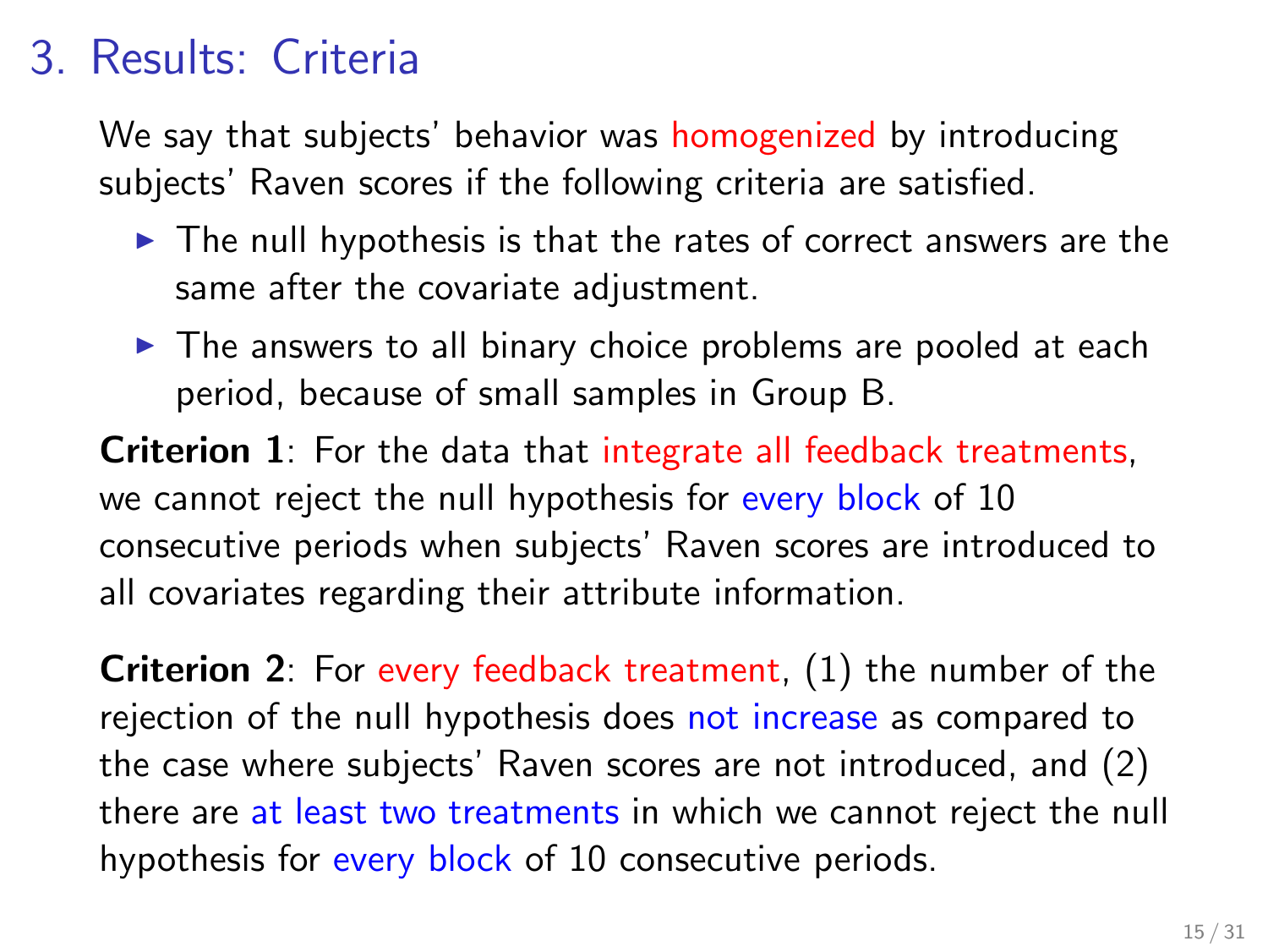### 3. Results: Kansai U-A vs.Osaka SU

**Result 1**: For subjects at Kansai U-A and Osaka SU, who differed in terms of Raven and gender, their behavior was homogenized by Raven.

Table: p-values for z-test: Kansai U-A vs. Osaka SU, integrated data

| Covariates                        | $-10$ | $-20$<br>11 | $21 - 30$ | $31 - 40$ | $41 - 50$ | $51 - 60$ |
|-----------------------------------|-------|-------------|-----------|-----------|-----------|-----------|
| age                               | 0.095 | 0.302       | 0.728     | 0.871     | 0.015     | 0.048     |
| gender                            | 0.734 | 0.680       | 0.534     | 0.148     | 0.050     | 0.157     |
| age, gender                       | 0.640 | 0.975       | 0.492     | 0.564     | 0.069     | 0.228     |
| age, econ, sci-eng                | 0.517 | 0.281       | 0.750     | 0.740     | 0.004     | 0.066     |
| gender, econ, sci-eng             | 0.929 | 0.719       | 0.267     | 0.366     | 0.087     | 0.423     |
| age, gender, econ, sci-eng        | 0.948 | 0.635       | 0.662     | 0.965     | 0.005     | 0.043     |
| Raven                             | 0.372 | 0.252       | 0.529     | 0.759     | 0.014     | 0.013     |
| Raven, age                        | 0.062 | 0.977       | 0.952     | 0.535     | 0.016     | 0.180     |
| Raven, gender                     | 0.483 | 0.914       | 0.695     | 0.789     | 0.025     | 0.145     |
| Raven, age, gender                | 0.822 | 0.532       | 0.776     | 0.275     | 0.079     | 0.471     |
| Raven, age, econ, sci-eng         | 0.591 | 0.949       | 0.957     | 0.423     | 0.065     | 0.297     |
| Raven, gender, econ, sci-eng      | 0.934 | 0.646       | 0.622     | 0.229     | 0.407     | 0.209     |
| Raven, age, gender, econ, sci-eng | 0.937 | 0.648       | 0.532     | 0.323     | 0.295     | 0.387     |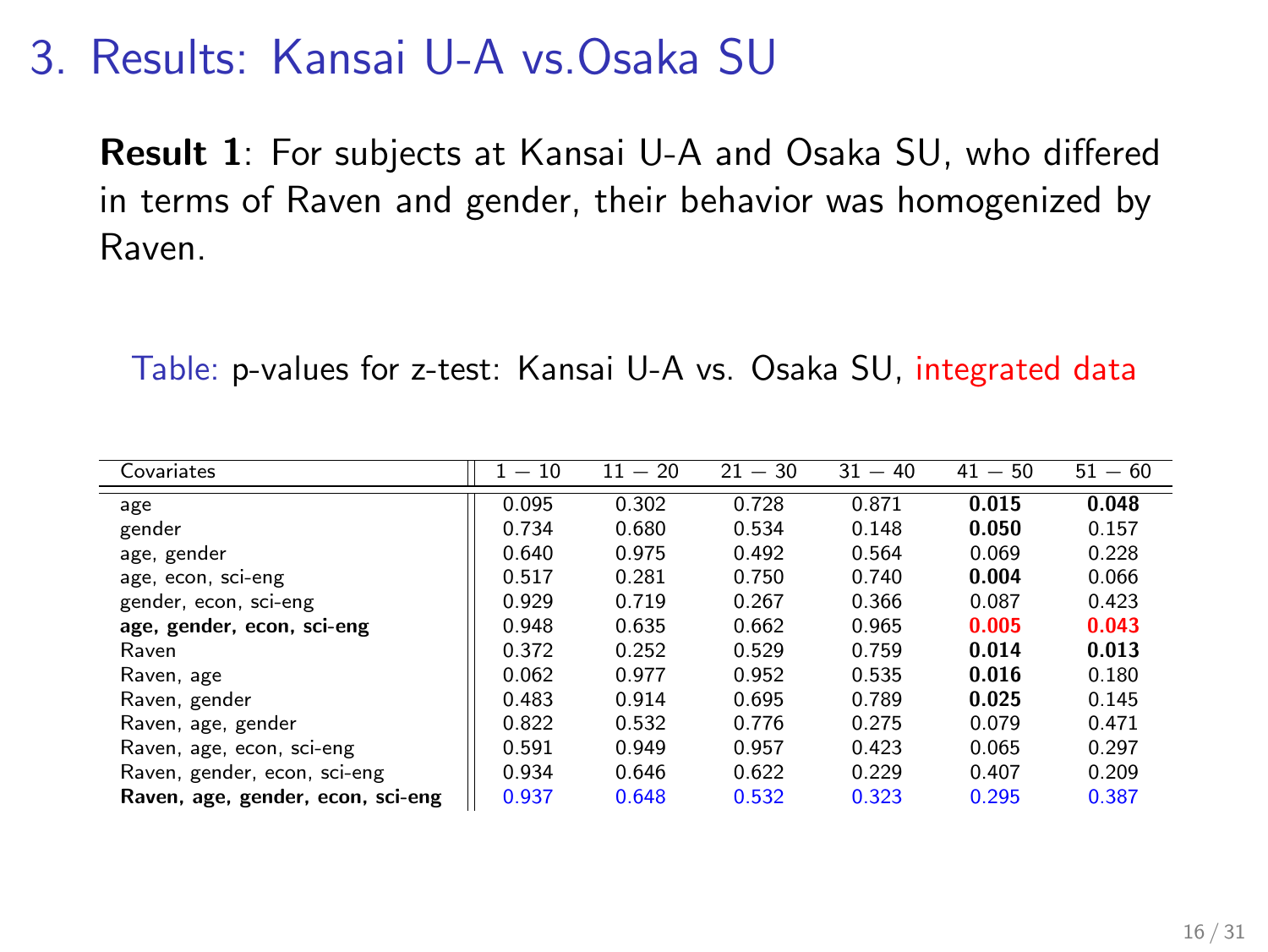### Table: p-values for z-test: Kansai U-B vs. Osaka SU, No-fb

| Covariates                        | $-10$ | $11 - 20$ | $21 - 30$ | 31<br>$-40$ | $41 - 50$ | $51 - 60$ |
|-----------------------------------|-------|-----------|-----------|-------------|-----------|-----------|
| age                               | 0.223 | 0.529     | 0.717     | 0.970       | 0.272     | 0.197     |
| gender                            | 0.805 | 0.637     | 0.120     | 0.031       | 0.531     | 0.313     |
| age, gender                       | 0.710 | 0.383     | 0.001     | < 0.001     | 0.660     | 0.596     |
| age, econ, sci-eng                | 0.255 | 0.791     | 0.870     | 0.587       | 0.189     | 0.169     |
| gender, econ, sci-eng             | 0.979 | 0.649     | 0.081     | 0.011       | 0.424     | 0.461     |
| age, gender, econ, sci-eng        | 0.816 | 0.567     | 0.007     | 0.002       | 0.386     | 0.323     |
| Raven                             | 0.483 | 0.393     | 0.893     | 0.965       | 0.072     | 0.013     |
| Raven, age                        | 0.061 | 0.523     | 0.920     | 0.790       | 0.111     | 0.055     |
| Raven, gender                     | 0.723 | 0.729     | 0.237     | 0.059       | 0.653     | 0.376     |
| Raven, age, gender                | 0.842 | 0.377     | 0.001     | < 0.001     | 0.511     | 0.402     |
| Raven, age, econ, sci-eng         | 0.028 | 0.268     | 0.805     | 0.506       | 0.746     | 0.582     |
| Raven, gender, econ, sci-eng      | 0.952 | 0.457     | 0.458     | 0.081       | 0.319     | 0.340     |
| Raven, age, gender, econ, sci-eng | 0.994 | 0.665     | 0.003     | < 0.001     | 0.932     | 0.994     |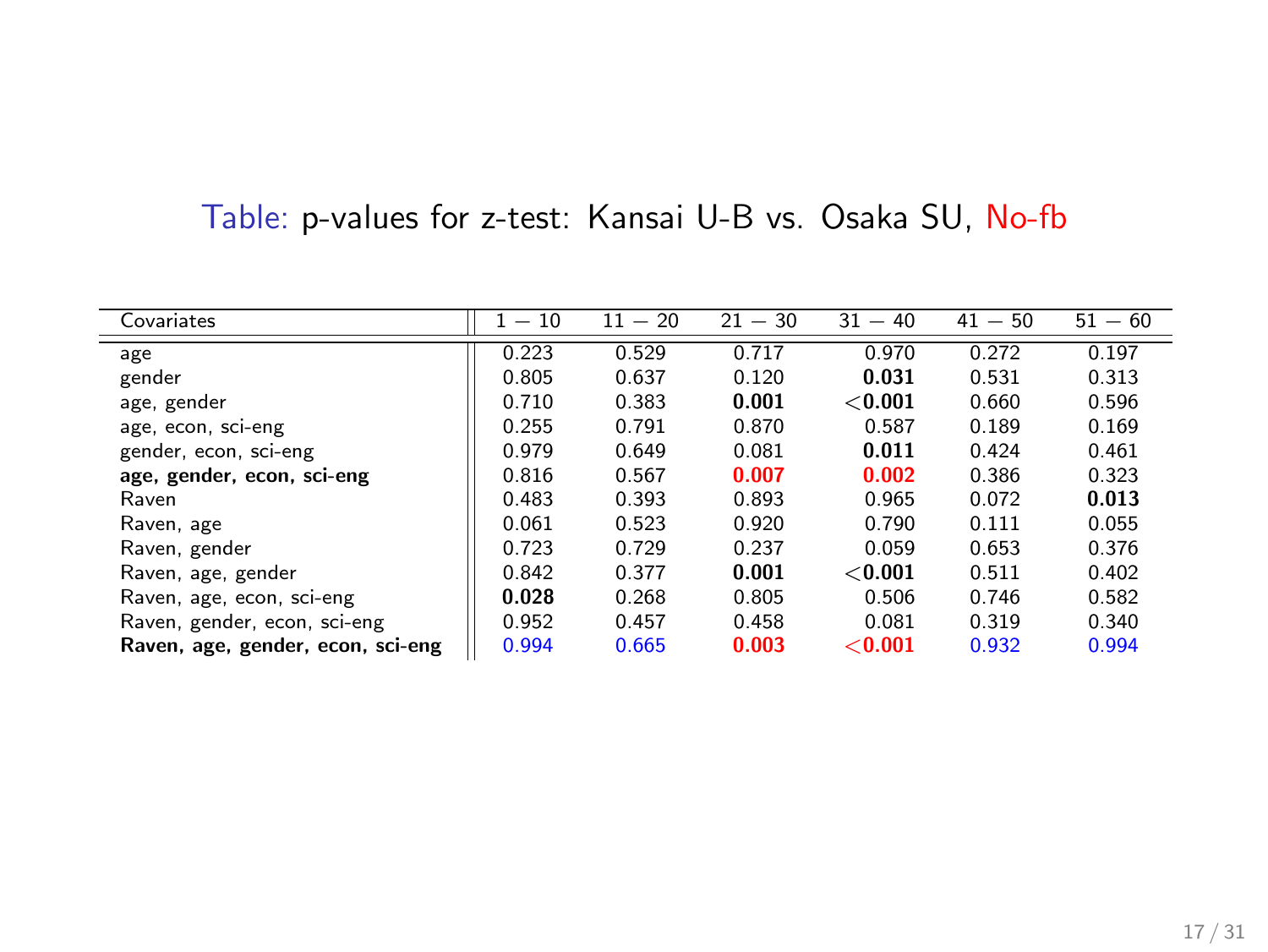### Table: p-values for z-test: Kansai U-B vs. Osaka SU, Part-fb

| Covariates                        | $-10$ | $11 - 20$ | $21 - 30$ | $31 - 40$ | $41 - 50$ | $51 - 60$ |
|-----------------------------------|-------|-----------|-----------|-----------|-----------|-----------|
| age                               | 0.074 | 0.082     | 0.493     | 0.706     | 0.201     | 0.947     |
| gender                            | 0.391 | 0.529     | 0.288     | 0.588     | 0.094     | 0.329     |
| age, gender                       | 0.322 | 0.340     | 0.560     | 0.619     | 0.120     | 0.669     |
| age, econ, sci-eng                | 0.816 | 0.390     | 0.268     | 0.825     | 0.252     | 0.791     |
| gender, econ, sci-eng             | 0.689 | 0.411     | 0.229     | 0.851     | 0.175     | 0.848     |
| age, gender, econ, sci-eng        | 0.198 | 0.145     | 0.186     | 0.263     | 0.232     | 0.915     |
| Raven                             | 0.086 | 0.148     | 0.130     | 0.087     | 0.128     | 0.917     |
| Raven, age                        | 0.546 | 0.375     | 0.251     | 0.914     | 0.153     | 0.351     |
| Raven, gender                     | 0.380 | 0.551     | 0.233     | 0.251     | 0.152     | 0.521     |
| Raven, age, gender                | 0.457 | 0.223     | 0.203     | 0.581     | 0.044     | 0.291     |
| Raven, age, econ, sci-eng         | 0.962 | 0.637     | 0.202     | 0.989     | 0.024     | 0.129     |
| Raven, gender, econ, sci-eng      | 0.829 | 0.758     | 0.016     | 0.678     | 0.124     | 0.502     |
| Raven, age, gender, econ, sci-eng | 0.817 | 0.843     | 0.207     | 0.846     | 0.303     | 0.887     |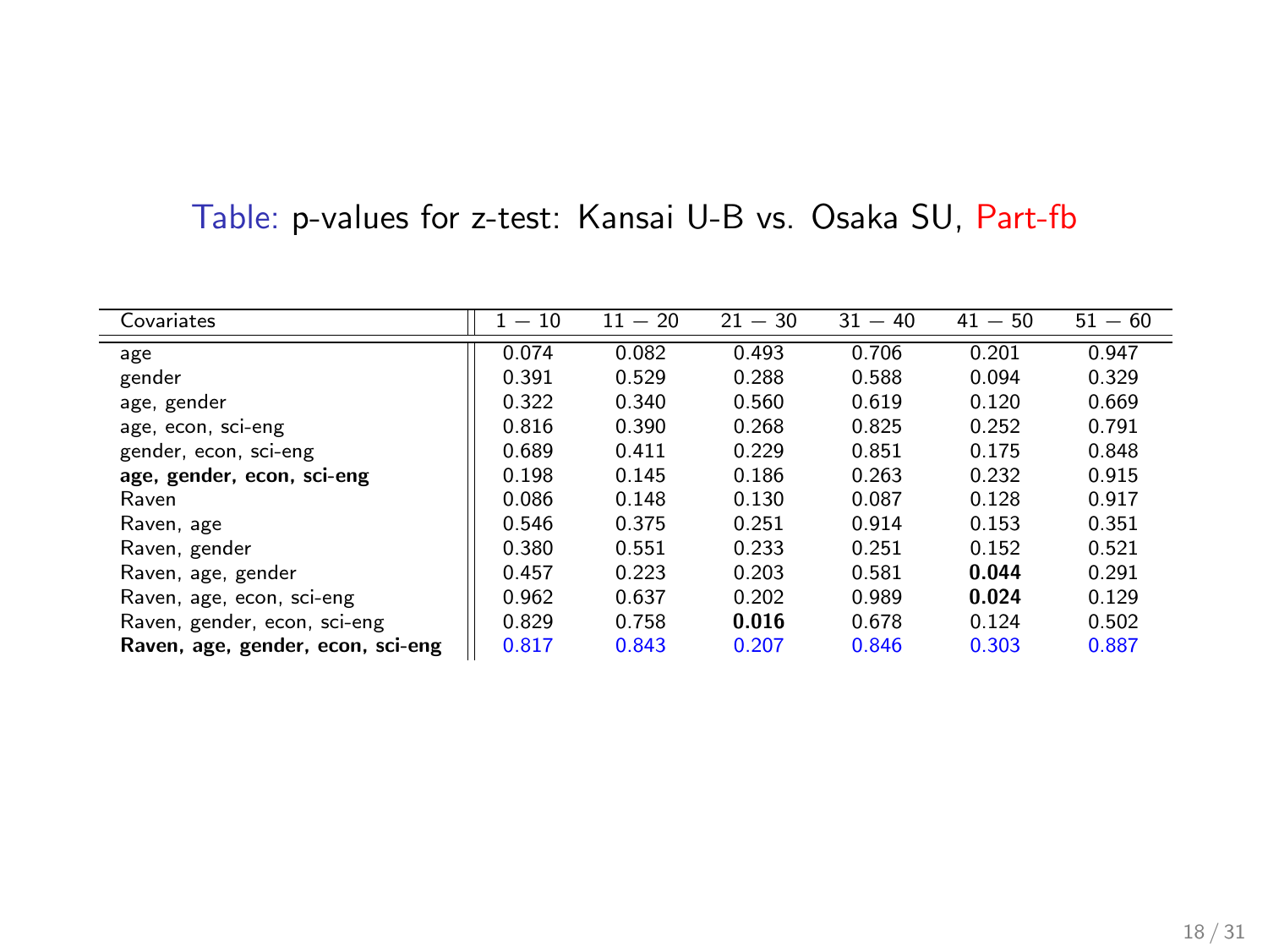### Table: p-values for z-test: Kansai U-B vs. Osaka SU, Full-fb

| Covariates                        | $-10$ | $11 - 20$ | $21 - 30$ | $31 - 40$ | $41 - 50$ | $51 - 60$ |
|-----------------------------------|-------|-----------|-----------|-----------|-----------|-----------|
| age                               | 0.784 | 0.870     | 0.520     | 0.481     | 0.040     | 0.061     |
| gender                            | 0.835 | 0.571     | 0.843     | 0.890     | 0.310     | 0.611     |
| age, gender                       | 0.901 | 0.324     | 0.966     | 0.992     | 0.069     | 0.225     |
| age, econ, sci-eng                | 0.625 | 0.966     | 0.410     | 0.170     | 0.455     | 0.296     |
| gender, econ, sci-eng             | 0.788 | 0.645     | 0.734     | 0.293     | 0.294     | 0.147     |
| age, gender, econ, sci-eng        | 0.630 | 0.950     | 0.401     | 0.164     | 0.467     | 0.307     |
| Raven                             | 0.759 | 0.964     | 0.475     | 0.425     | 0.173     | 0.654     |
| Raven, age                        | 0.452 | 0.660     | 0.615     | 0.813     | 0.284     | 0.812     |
| Raven, gender                     | 0.367 | 0.963     | 0.807     | 0.730     | 0.080     | 0.437     |
| Raven, age, gender                | 0.490 | 0.562     | 0.997     | 0.993     | 0.101     | 0.375     |
| Raven, age, econ, sci-eng         | 0.644 | 0.906     | 0.849     | 0.404     | 0.422     | 0.129     |
| Raven, gender, econ, sci-eng      | 0.984 | 0.412     | 0.445     | 0.962     | 0.284     | 0.101     |
| Raven, age, gender, econ, sci-eng | 0.488 | 0.980     | 0.825     | 0.319     | 0.466     | 0.126     |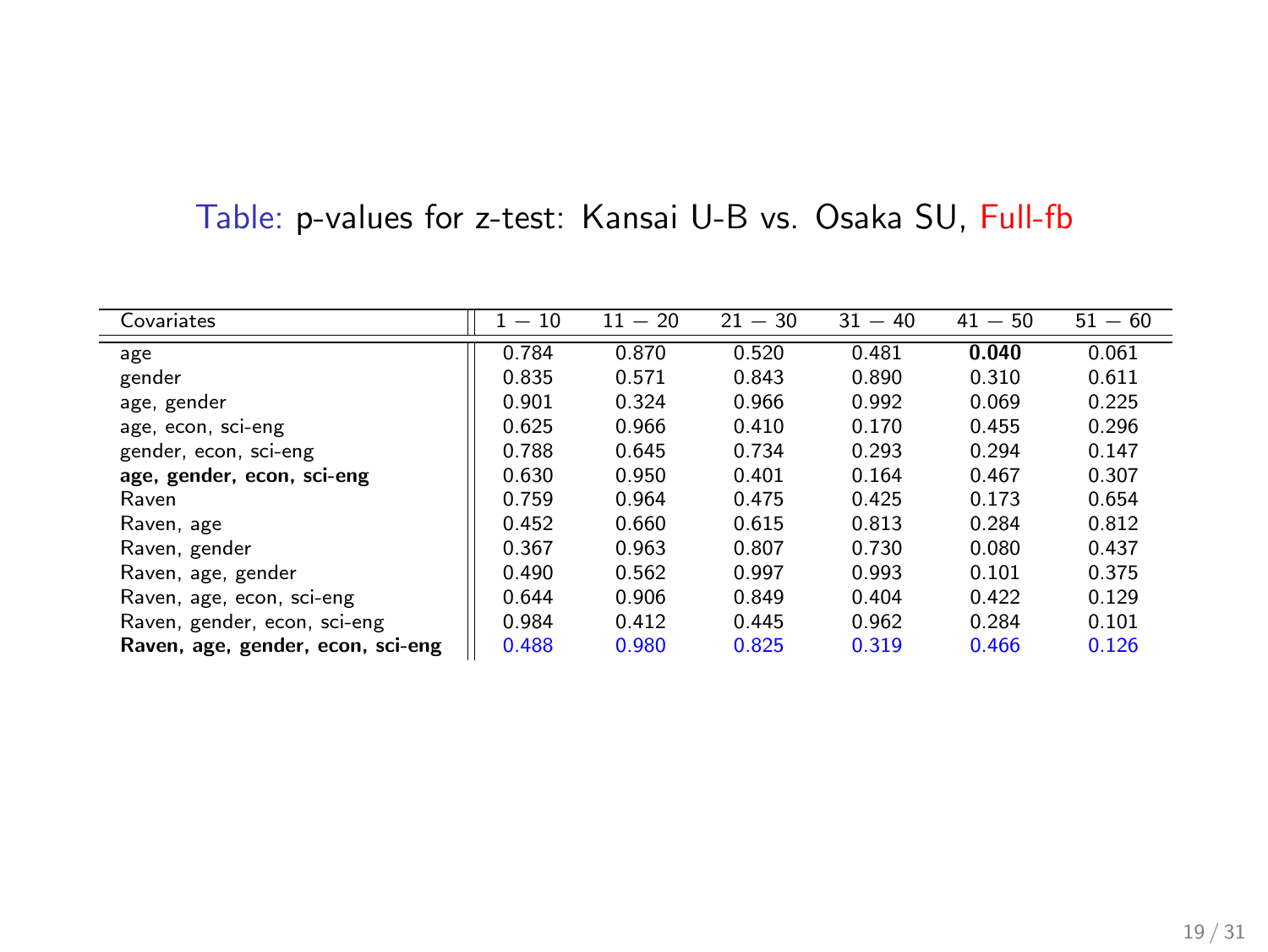### 3. Results: Kansai U-B vs.Doshisha

**Result 2**: For subjects at Kansai U-B and Doshisha, who differed in terms of sci-eng, their behavior was homogenized by Raven and sci-eng.

Table: p-values for z-test: Kansai U-B vs. Doshisha, integrated data

| Covariates               | $-10$ | $-20$<br>11 | $21 - 30$ | $31 - 40$ | $-50$<br>41 | $51 - 60$ |
|--------------------------|-------|-------------|-----------|-----------|-------------|-----------|
| age                      | 0.648 | 0.364       | 0.024     | 0.339     | 0.834       | 0.432     |
| gender                   | 0.793 | 0.866       | 0.157     | 0.467     | 0.691       | 0.100     |
| age, gender              | 0.570 | 0.745       | 0.888     | 0.649     | 0.517       | 0.741     |
| age, econ                | 0.676 | 0.268       | 0.055     | 0.319     | 0.664       | 0.441     |
| gender, econ             | 0.758 | 0.891       | 0.138     | 0.597     | 0.727       | 0.109     |
| age, gender, econ        | 0.972 | 0.906       | 0.430     | 0.622     | 0.606       | 0.368     |
| Raven                    | 0.878 | 0.939       | 0.135     | 0.472     | 0.513       | 0.050     |
| Raven, age               | 0.539 | 0.996       | 0.093     | 0.661     | 0.656       | 0.133     |
| Raven, gender            | 0.509 | 0.659       | 0.134     | 0.770     | 0.753       | 0.132     |
| Raven, age, gender       | 0.243 | 0.320       | 0.355     | 0.377     | 0.957       | 0.087     |
| Raven, age, econ         | 0.745 | 0.887       | 0.341     | 0.731     | 0.959       | 0.122     |
| Raven, gender, econ      | 0.292 | 0.773       | 0.174     | 0.961     | 0.431       | 0.044     |
| Raven, age, gender, econ | 0.769 | 0.924       | 0.371     | 0.697     | 0.537       | 0.051     |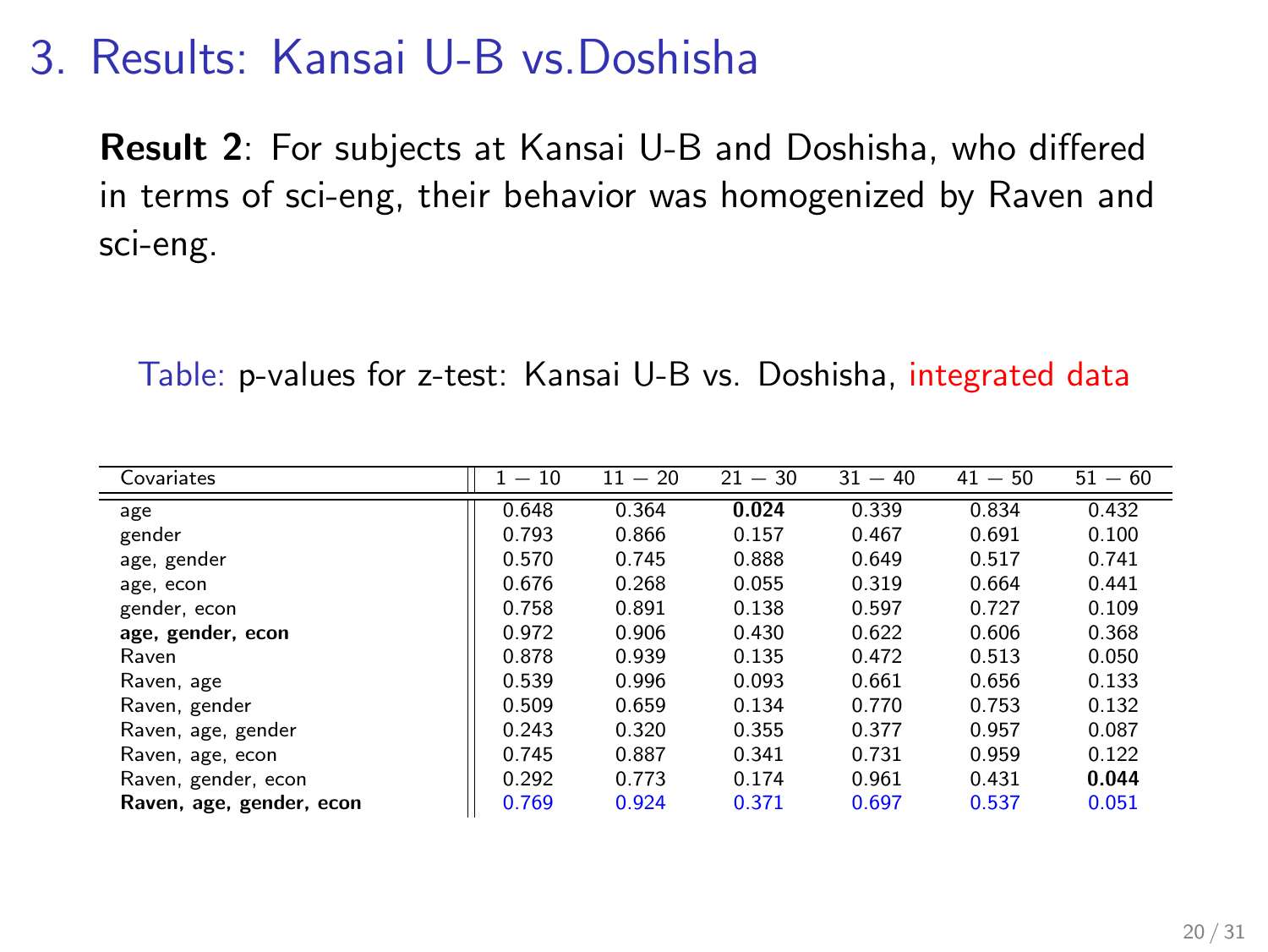| Covariates               | $-10$<br>1. | $-20$<br>11 | $21 - 30$ | 31<br>$-40$ | 41<br>$-50$ | $-60$<br>51 |
|--------------------------|-------------|-------------|-----------|-------------|-------------|-------------|
| age                      | 0.693       | 0.421       | 0.470     | 0.515       | 0.765       | 0.563       |
| gender                   | 0.580       | 0.629       | 0.779     | 0.657       | 0.876       | 0.885       |
| age, gender              | 0.775       | 0.722       | 0.791     | 0.924       | 0.496       | 0.317       |
| age, econ                | 0.533       | 0.496       | 0.596     | 0.549       | 0.689       | 0.508       |
| gender, econ             | 0.370       | 0.973       | 0.904     | 0.809       | 0.892       | 0.971       |
| age, gender, econ        | 0.745       | 0.657       | 0.860     | 0.752       | 0.576       | 0.317       |
| Raven                    | 0.344       | 0.608       | 0.667     | 0.464       | 0.936       | 0.582       |
| Raven, age               | 0.318       | 0.806       | 0.942     | 0.705       | 0.383       | 0.308       |
| Raven, gender            | 0.287       | 0.993       | 0.868     | 0.901       | 0.964       | 0.889       |
| Raven, age, gender       | 0.920       | 0.479       | 0.961     | 0.941       | 0.841       | 0.926       |
| Raven, age, econ         | 0.154       | 0.417       | 0.665     | 0.591       | 0.801       | 0.792       |
| Raven, gender, econ      | 0.277       | 0.983       | 0.959     | 0.995       | 0.813       | 0.981       |
| Raven, age, gender, econ | 0.307       | 0.321       | 0.993     | 0.692       | 0.774       | 0.842       |

### Table: p-values for z-test: Kansai U-B vs. Doshisha, No-fb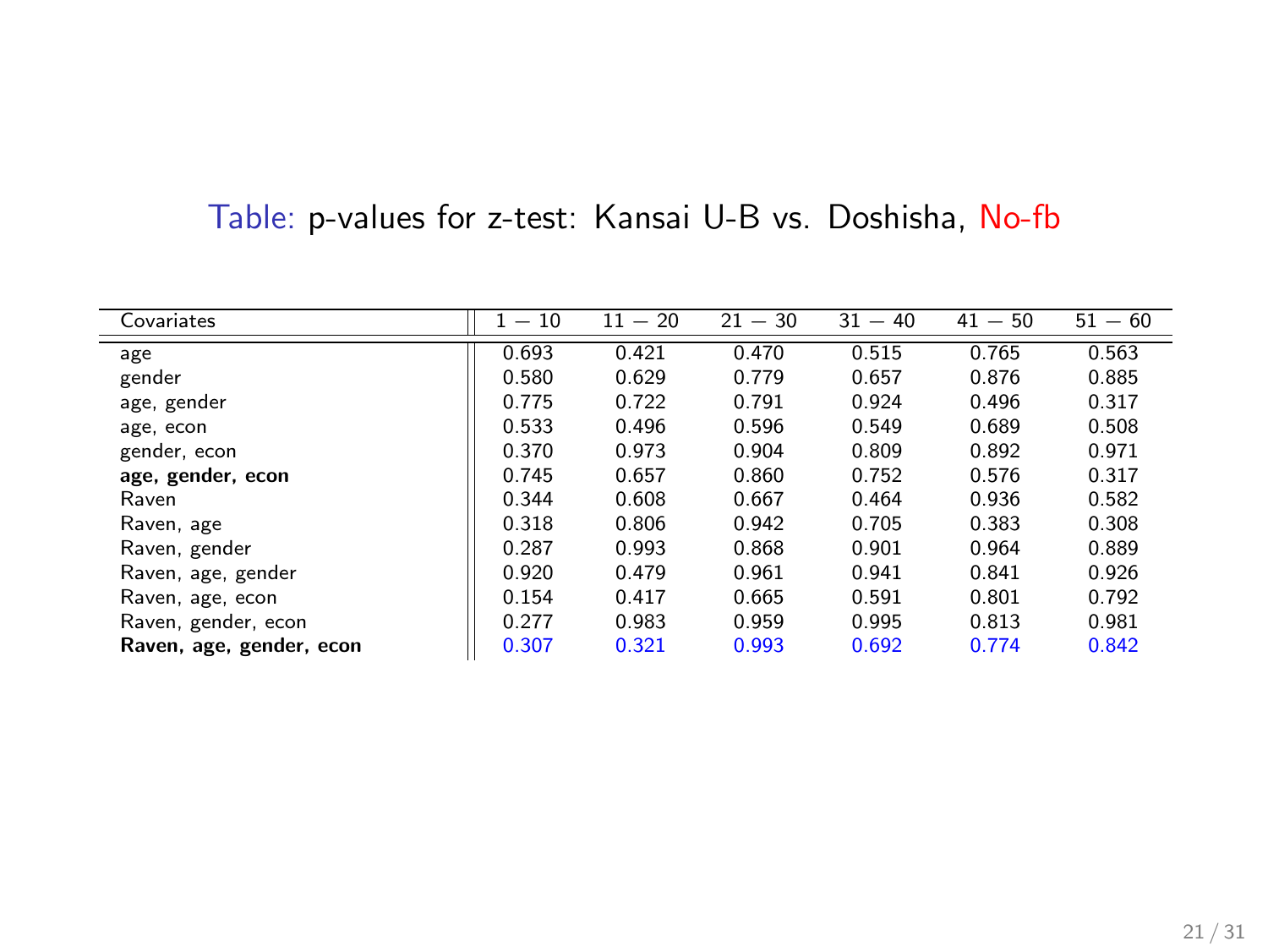### Table: p-values for z-test: Kansai U-B vs. Doshisha, Partial-fb

| Covariates               | $-10$ | $11 - 20$ | $21 - 30$ | $31 - 40$ | $41 - 50$ | $51 - 60$ |
|--------------------------|-------|-----------|-----------|-----------|-----------|-----------|
| age                      | 0.127 | 0.886     | 0.194     | 0.989     | 0.865     | 0.415     |
| gender                   | 0.396 | 0.236     | 0.144     | 0.582     | 0.754     | 0.274     |
| age, gender              | 0.453 | 0.780     | 0.607     | 0.604     | 0.854     | 0.414     |
| age, econ                | 0.097 | 0.988     | 0.119     | 0.815     | 0.879     | 0.282     |
| gender, econ             | 0.259 | 0.362     | 0.065     | 0.466     | 0.671     | 0.226     |
| age, gender, econ        | 0.574 | 0.516     | 0.548     | 0.678     | 0.898     | 0.312     |
| Raven                    | 0.549 | 0.235     | 0.235     | 0.880     | 0.710     | 0.272     |
| Raven, age               | 0.377 | 0.488     | 0.095     | 0.338     | 0.324     | 0.100     |
| Raven, gender            | 0.490 | 0.216     | 0.237     | 0.429     | 0.580     | 0.132     |
| Raven, age, gender       | 0.200 | 0.134     | 0.077     | 0.717     | 0.572     | 0.201     |
| Raven, age, econ         | 0.210 | 0.519     | 0.144     | 0.524     | 0.665     | 0.205     |
| Raven, gender, econ      | 0.838 | 0.106     | 0.363     | 0.730     | 0.576     | 0.321     |
| Raven, age, gender, econ | 0.898 | 0.232     | 0.159     | 0.519     | 0.456     | 0.101     |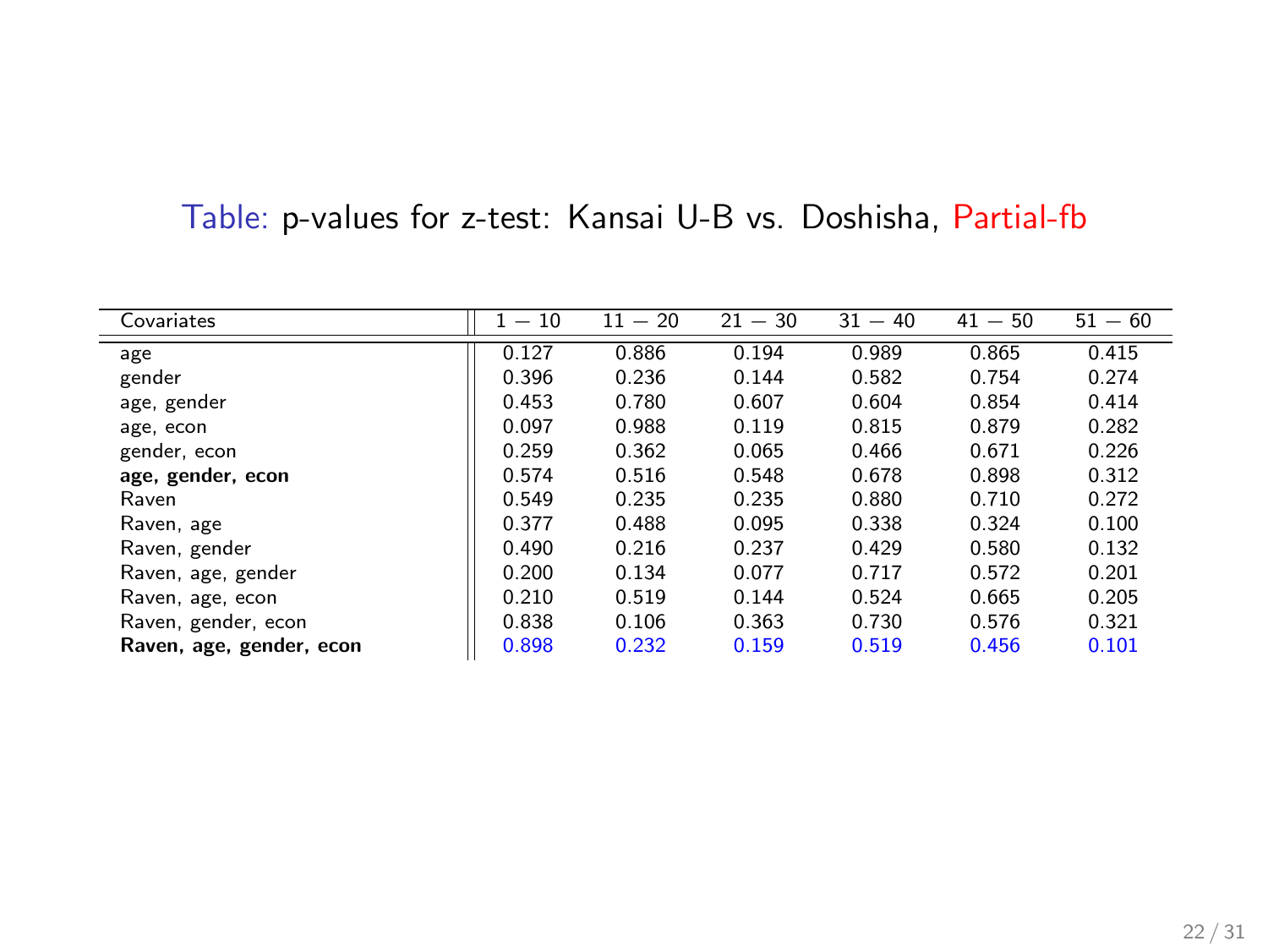### Table: p-values for z-test: Kansai U-B vs. Doshisha, Full-fb

| Covariates               | $-10$ | $11 - 20$ | $21 - 30$ | $31 - 40$ | $41 - 50$ | $51 - 60$ |
|--------------------------|-------|-----------|-----------|-----------|-----------|-----------|
| age                      | 0.898 | 0.671     | 0.145     | 0.801     | 0.667     | 0.095     |
| gender                   | 0.568 | 0.810     | 0.260     | 0.768     | 0.521     | 0.060     |
| age, gender              | 0.950 | 0.507     | 0.230     | 0.228     | 0.984     | 0.078     |
| age, econ                | 0.398 | 0.916     | 0.132     | 0.608     | 0.637     | 0.134     |
| gender, econ             | 0.376 | 0.842     | 0.257     | 0.832     | 0.514     | 0.071     |
| age, gender, econ        | 0.526 | 0.743     | 0.452     | 0.376     | 0.716     | 0.060     |
| Raven                    | 0.761 | 0.871     | 0.485     | 0.980     | 0.685     | 0.033     |
| Raven, age               | 0.347 | 0.406     | 0.129     | 0.803     | 0.395     | 0.049     |
| Raven, gender            | 0.824 | 0.453     | 0.108     | 0.926     | 0.644     | 0.170     |
| Raven, age, gender       | 0.838 | 0.461     | 0.295     | 0.892     | 0.969     | 0.120     |
| Raven, age, econ         | 0.959 | 0.450     | 0.091     | 0.981     | 0.342     | 0.047     |
| Raven, gender, econ      | 0.414 | 0.925     | 0.297     | 0.845     | 0.115     | 0.012     |
| Raven, age, gender, econ | 0.464 | 0.159     | 0.035     | 0.516     | 0.932     | 0.188     |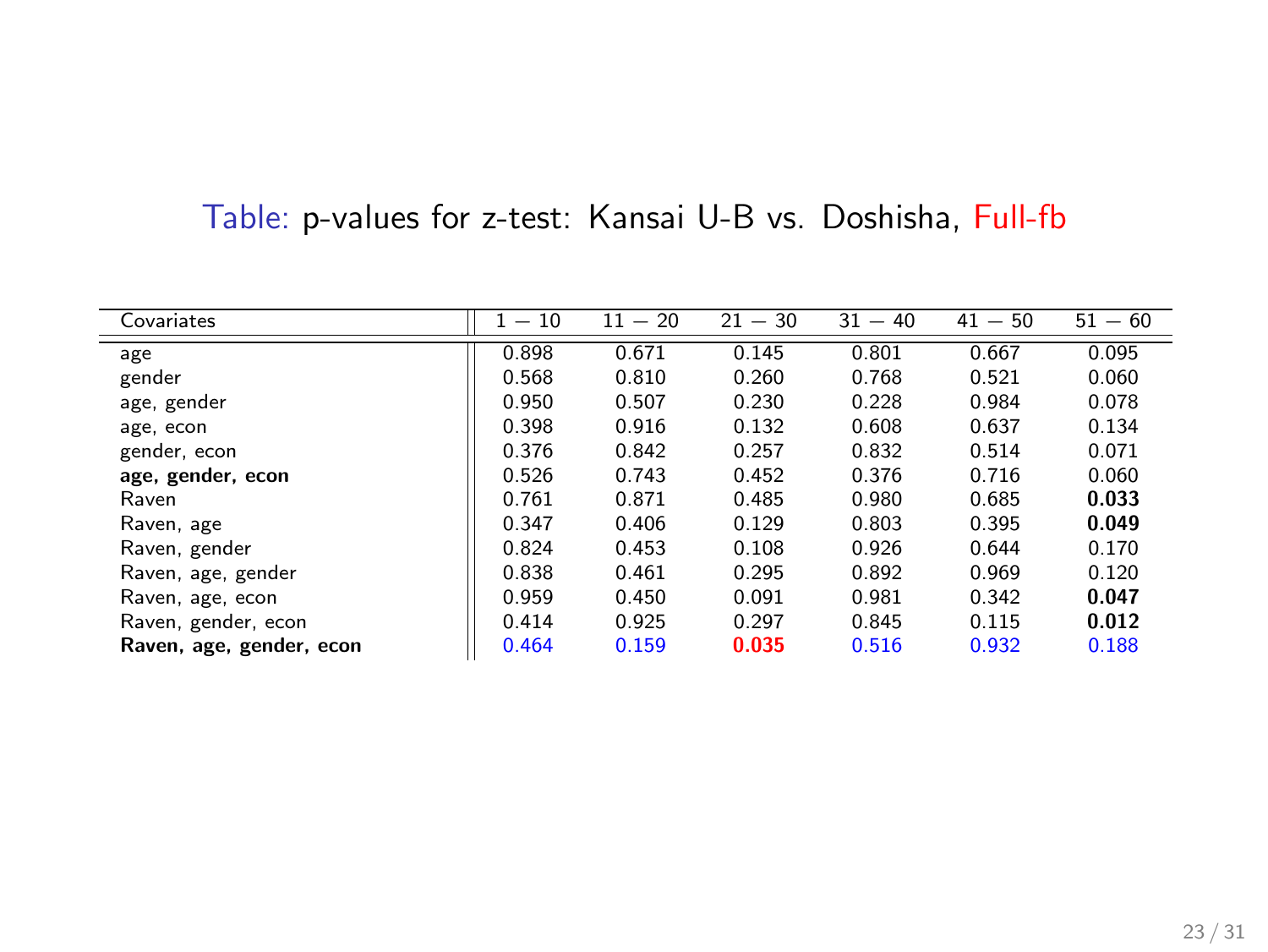### Table: p-values for z-test: Kansai U-B (excl. sci-eng) vs. Doshisha, Full-fb

| Covariates               | $1 - 10$ | $11 - 20$ | $21 - 30$ | $31 - 40$ | $41 - 50$ | $51 - 60$ |
|--------------------------|----------|-----------|-----------|-----------|-----------|-----------|
| Raven                    | 0.792    | 0.777     | 0.447     | 0.757     | 0.373     | 0.024     |
| Raven, age               | 0.448    | 0.912     | 0.312     | 0.968     | 0.578     | 0.979     |
| Raven, gender            | 0.979    | 0.730     | 0.329     | 0.944     | 0.711     | 0.136     |
| Raven, age, gender       | 0.928    | 0.802     | 0.658     | 0.611     | 0.384     | 0.272     |
| Raven, age, econ         | 0.913    | 0.989     | 0.123     | 0.529     | 0.397     | 0.076     |
| Raven, gender, econ      | 0.650    | 0.725     | 0.250     | 0.953     | 0.503     | 0.084     |
| Raven, age, gender, econ | 0.845    | 0.948     | 0.393     | 0.667     | 0.902     | 0.193     |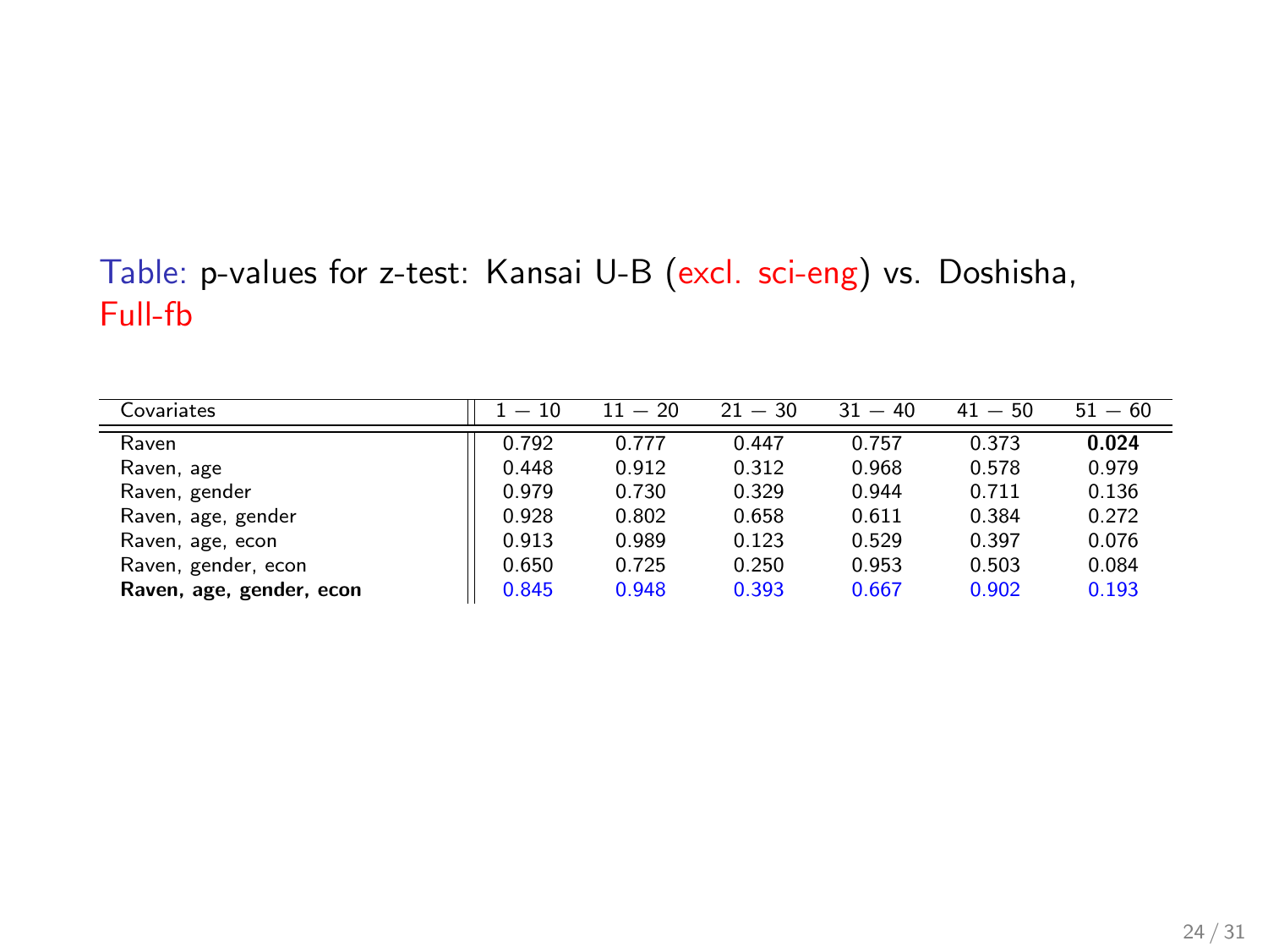### 3. Results: Hiroshima CU vs. Kansai U-B

**Result 3**: For subjects at Hiroshima CU and Kansai U-B, who differed in terms of region, Raven, gender, and econ, their behavior was **NOT** homogenized in any ways.

Table: p-values for z-test: Kansai U-B vs. Hiroshima CU, integrated data

| Covariates                  | $1 - 10$ | $11 - 20$ | $21 - 30$ | $31 - 40$ | $41 - 50$ | $51 - 60$ |
|-----------------------------|----------|-----------|-----------|-----------|-----------|-----------|
| age                         | 0.035    | 0.747     | 0.013     | 0.123     | 0.145     | 0.201     |
| gender                      | 0.116    | 0.414     | 0.018     | 0.067     | 0.062     | 0.131     |
| age, gender                 | 0.062    | 0.838     | 0.024     | 0.105     | 0.320     | 0.811     |
| age, sci-eng                | 0.136    | 0.415     | 0.004     | 0.068     | 0.173     | 0.318     |
| gender, sci-eng             | 0.208    | 0.440     | 0.056     | 0.133     | 0.158     | 0.344     |
| age, gender, sci-eng        | 0.086    | 0.953     | 0.025     | 0.378     | 0.146     | 0.970     |
| Raven                       | 0.160    | 0.905     | 0.154     | 0.252     | 0.162     | 0.095     |
| Raven, age                  | 0.392    | 0.999     | 0.179     | 0.092     | 0.114     | 0.163     |
| Raven, gender               | 0.100    | 0.947     | 0.142     | 0.200     | 0.113     | 0.339     |
| Raven, age, gender          | 0.091    | 0.642     | 0.102     | 0.227     | 0.550     | 0.744     |
| Raven, age, sci-eng         | 0.192    | 0.621     | 0.015     | 0.098     | 0.368     | 0.815     |
| Raven, gender, sci-eng      | 0.087    | 0.664     | 0.126     | 0.059     | 0.400     | 0.276     |
| Raven, age, gender, sci-eng | 0.367    | 0.903     | 0.104     | 0.279     | 0.030     | 0.339     |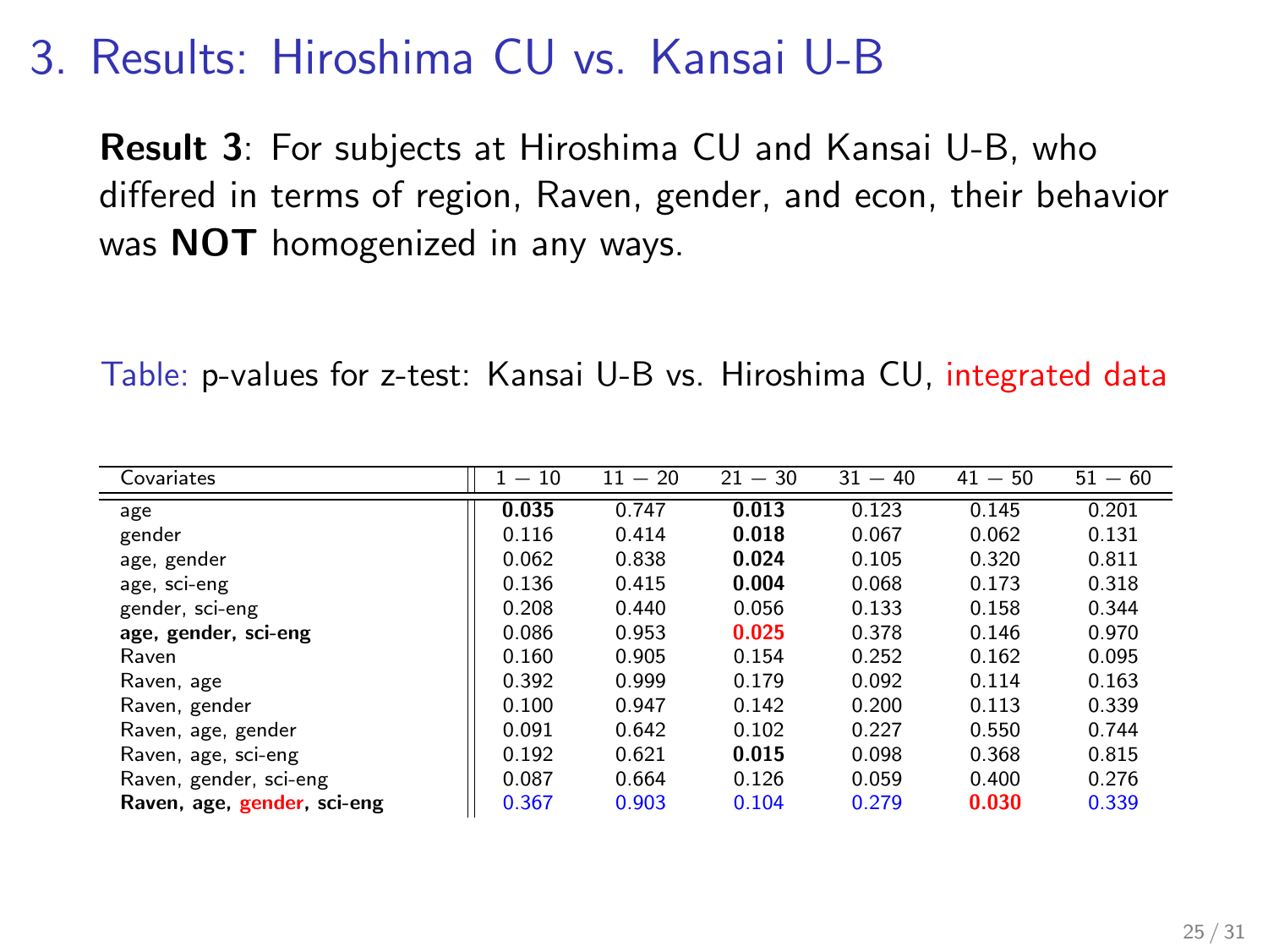#### Table: p-values for z-test: Kansai U-B vs. Hiroshima CU

|         | Covariates                  | $1 - 10$ | $11 - 20$ | $21 - 30$ | $31 - 40$ | $41 - 50$ | $51 - 60$ |
|---------|-----------------------------|----------|-----------|-----------|-----------|-----------|-----------|
| No-fb   | age, gender, sci-eng        | 0.453    | 0.992     | 0.920     | 0.729     | 0.449     | 0.179     |
|         | Raven, age, gender, sci-eng | 0.074    | 0.232     | 0.333     | 0.031     | 0.896     | 0.233     |
| Part-fb | age, gender, sci-eng        | 0.566    | 0.304     | 0.197     | 0.079     | < 0.001   | 0.016     |
|         | Raven, age, gender, sci-eng | 0.483    | 0.605     | 0.605     | 0.534     | 0.002     | 0.052     |
| Full-fb | age, gender, sci-eng        | 0.481    | 0.905     | 0.041     | 0.752     | 0.474     | 0.625     |
|         | Raven, age, gender, sci-eng | 0.208    | 0.754     | 0.060     | 0.481     | 0.529     | 0.098     |

#### Table: p-values for z-test: Kansai U-B (excl. econ) vs. Hiroshima CU

|         | Covariates                  | $1 - 10$ | $11 - 20$ | $21 - 30$ | $31 - 40$ | $41 - 50$ | $51 - 60$ |
|---------|-----------------------------|----------|-----------|-----------|-----------|-----------|-----------|
| No-fb   | age, gender, sci-eng        | 0.374    | 0.747     | 0.612     | 0.796     | 0.471     | 0.325     |
|         | Raven, age, gender, sci-eng | 0.106    | 0.260     | 0.222     | 0.040     | 0.911     | 0.902     |
| Part-fb | age, gender, sci-eng        | 0.782    | 0.682     | 0.103     | 0.251     | 0.002     | 0.141     |
|         | Raven, age, gender, sci-eng | 0.135    | 0.943     | 0.600     | 0.777     | 0.028     | 0.421     |
| Full-fb | age, gender, sci-eng        | 0.638    | 0.829     | 0.004     | 0.542     | 0.102     | 0.500     |
|         | Raven, age, gender, sci-eng | 0.539    | 0.633     | 0.058     | 0.591     | 0.500     | 0.343     |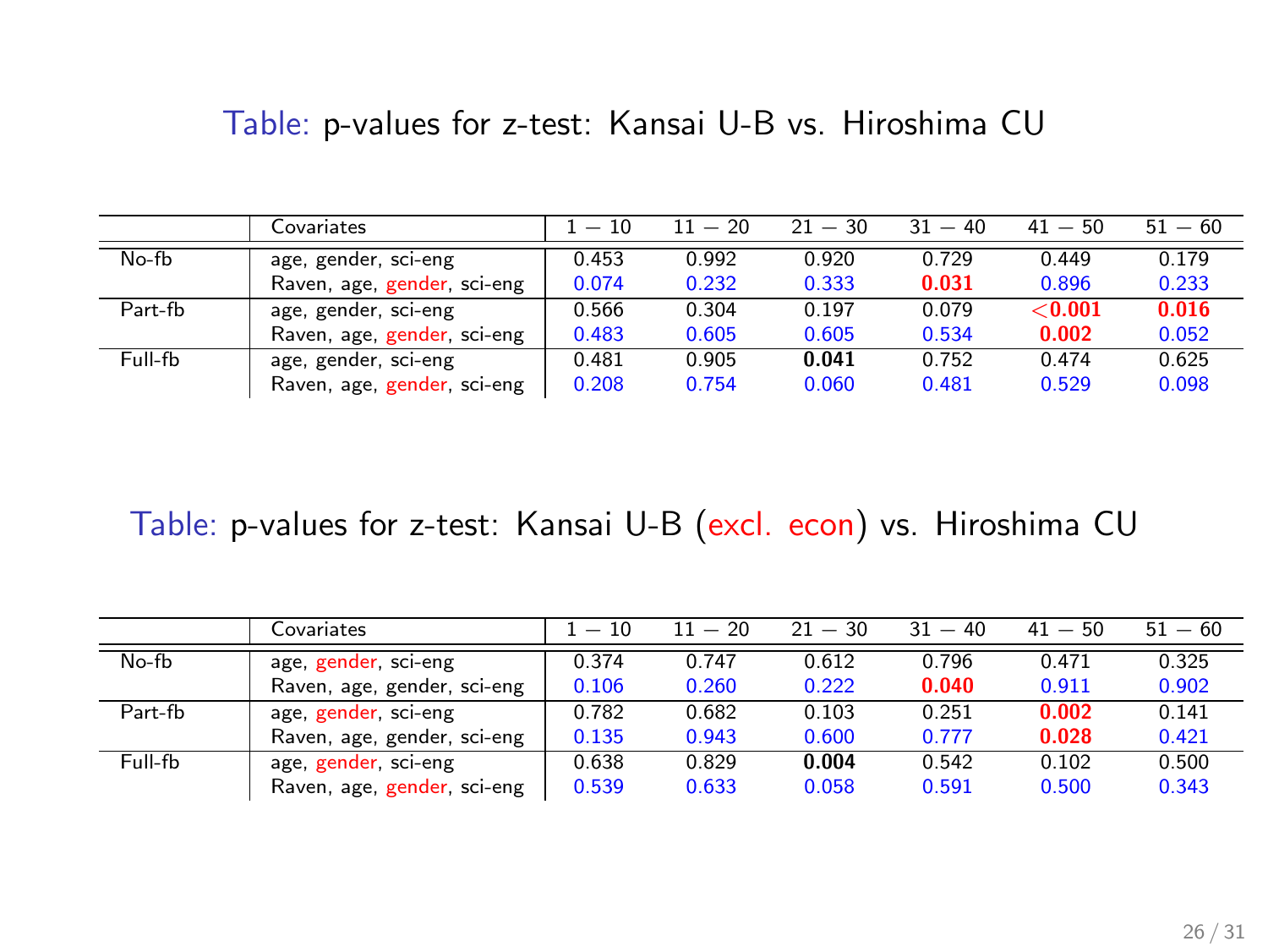### 3. Results: Hiroshima CU vs.Doshisha

**Result 4**: For subjects at Hiroshima CU and Doshisha, who differed in terms of, region, Raven, gender, econ, sci-eng, their behavior was homogenized by Raven, econ, and sci-eng.

| Covariates         | $-10$ | $11 - 20$ | $21 - 30$ | 31<br>$-40$ | $41 - 50$ | $51 - 60$ |
|--------------------|-------|-----------|-----------|-------------|-----------|-----------|
| age                | 0.090 | 0.408     | 0.371     | 0.475       | 0.374     | 0.996     |
| gender             | 0.103 | 0.281     | 0.459     | 0.465       | 0.113     | 0.998     |
| age, gender        | 0.060 | 0.218     | 0.308     | 0.494       | 0.228     | 0.780     |
| Raven              | 0.054 | 0.189     | 0.354     | 0.414       | 0.066     | 0.678     |
| Raven, age         | 0.080 | 0.092     | 0.404     | 0.266       | 0.319     | 0.616     |
| Raven, gender      | 0.082 | 0.173     | 0.463     | 0.424       | 0.106     | 0.694     |
| Raven, age, gender | 0.112 | 0.224     | 0.742     | 0.476       | 0.804     | 0.493     |

Table: p-values for z-test: Hiroshima CU vs. Doshisha, integrated data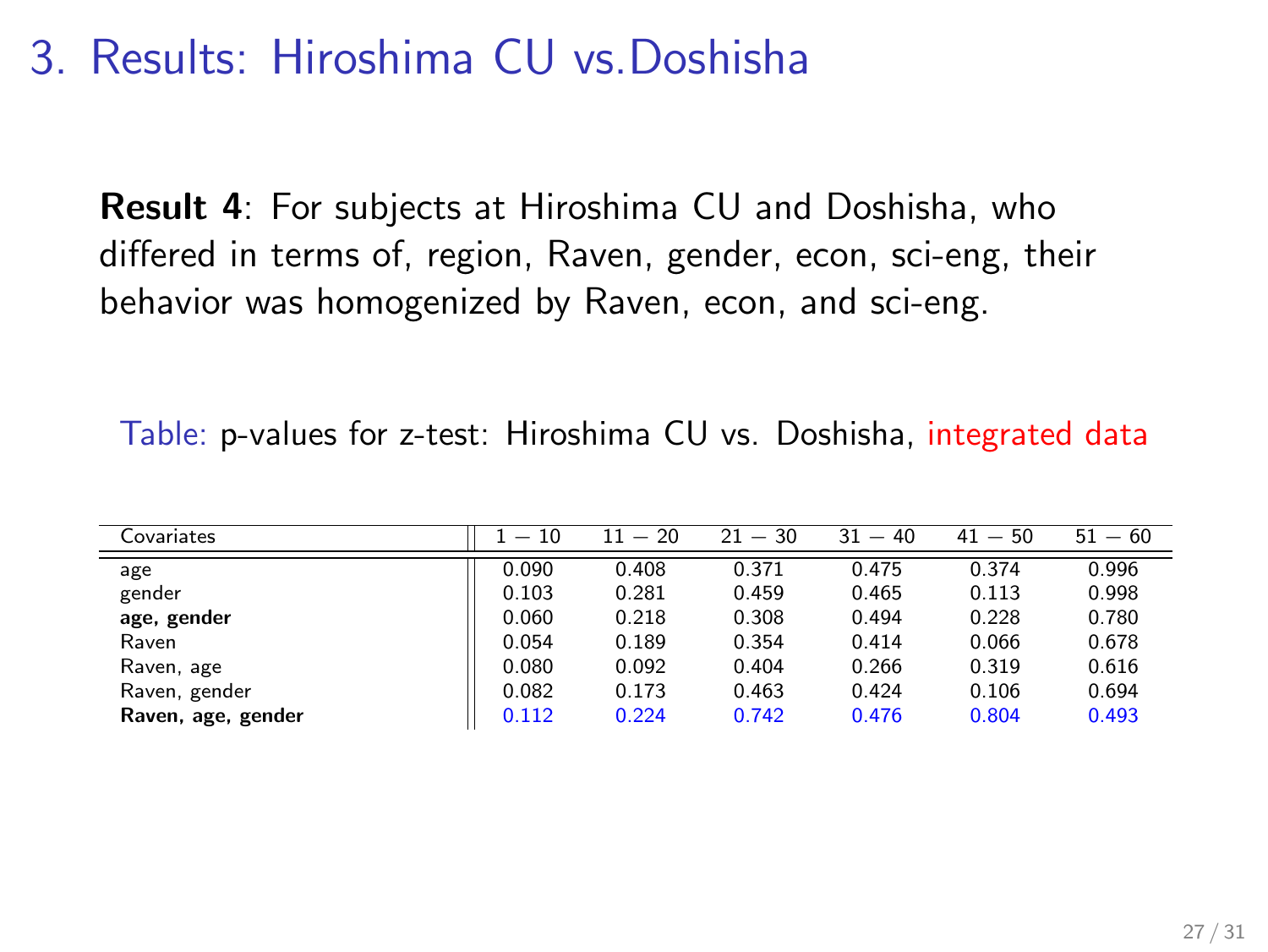|         | Covariates         | $1-10$ | $11 - 20$ | $21 - 30$ | $31 - 40$ | $41 - 50$ | $51 - 60$ |
|---------|--------------------|--------|-----------|-----------|-----------|-----------|-----------|
| No-fb   | age, gender        | 0.170  | 0.984     | 0.474     | 0.610     | 0.245     | 0.626     |
|         | Raven, age, gender | 0.270  | 0.471     | 0.977     | 0.933     | 0.554     | 0.391     |
| Part-fb | age, gender        | 0.474  | 0.058     | 0.599     | 0.169     | 0.022     | 0.183     |
|         | Raven, age, gender | 0.652  | 0.017     | 0.333     | 0.097     | 0.013     | 0.857     |
| Full-fb | age, gender        | 0.475  | 0.142     | 0.902     | 0.281     | 0.199     | 0.464     |
|         | Raven, age, gender | 0.522  | 0.697     | 0.192     | 0.907     | 0.737     | 0.457     |

Table: p-values for z-test: Hiroshima CU vs. Doshisha

Table: p-values for z-test: Hiroshima CU (excl. sci-eng) vs. Doshisha (excl. econ)

|         | Covariates         | $-10$ | $11 - 20$ | $21 - 30$ | $31 - 40$ | $41 - 50$ | $51 - 60$ |
|---------|--------------------|-------|-----------|-----------|-----------|-----------|-----------|
| No-fb   | age, gender        | 0.573 | 0.626     | 0.620     | 0.981     | 0.100     | 0.369     |
|         | Raven, age, gender | 0.116 | 0.645     | 0.363     | 0.323     | 0.944     | 0.242     |
| Part-fb | age, gender        | 0.416 | 0.003     | 0.470     | 0.101     | 0.195     | 0.483     |
|         | Raven, age, gender | 0.415 | 0.009     | 0.547     | 0.231     | 0.152     | 0.560     |
| Full-fb | age, gender        | 0.971 | 0.240     | 0.797     | 0.380     | 0.999     | 0.854     |
|         | Raven, age, gender | 0.138 | 0.518     | 0.263     | 0.551     | 0.680     | 0.677     |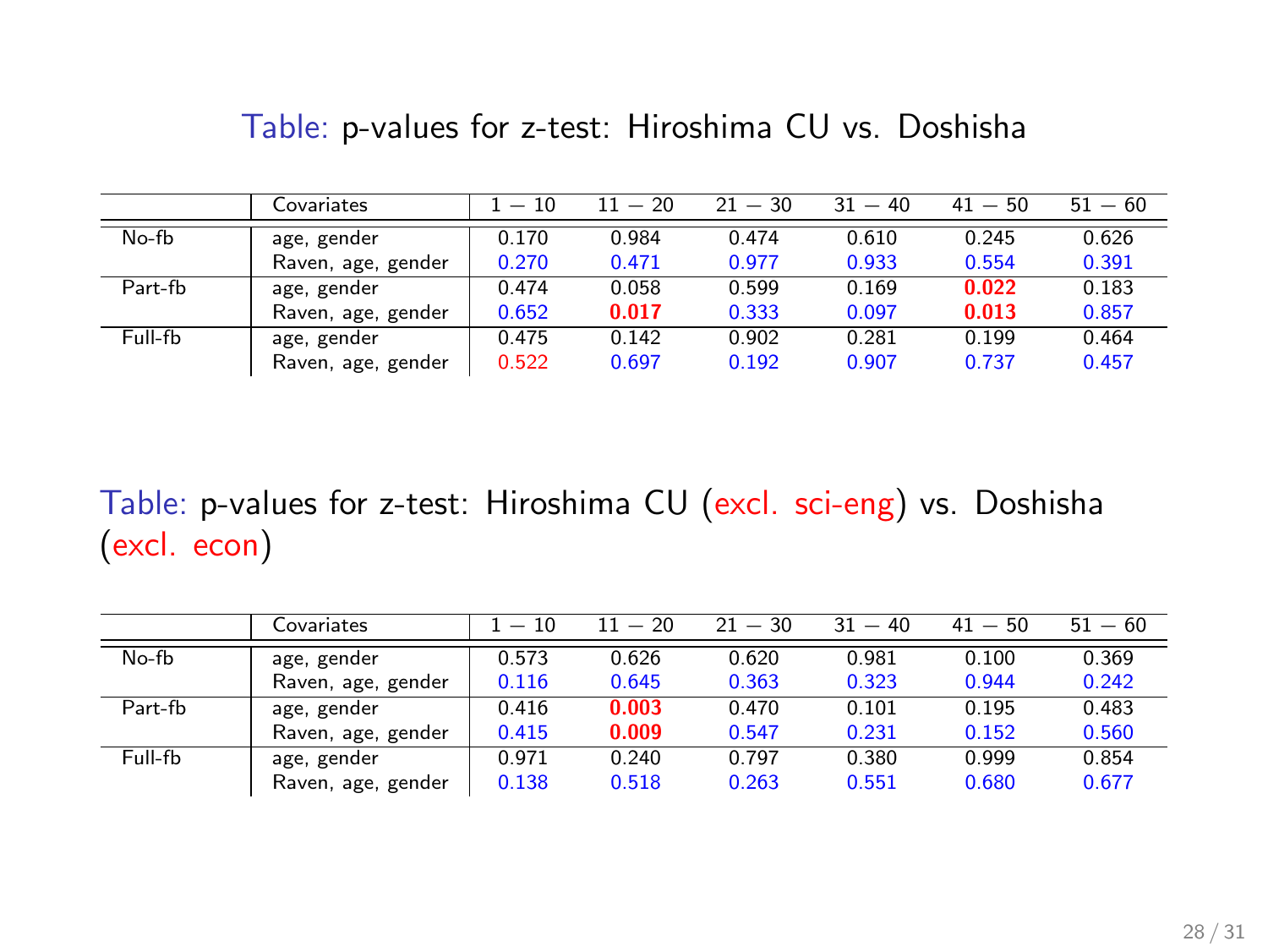# 4. Concluding Remarks

### (1) Today's talk

- ▶ **Hypothesis**: No significant difference in subjects' choice at different experimental sites, after we control for Raven in addition to age, gender, econ., and sci-eng.
- ▶ Observation: The hypothesis was affirmatively verified among schools located in the same region.
- $(2)$  The remaining half of this paper: Meaningful learning was not observed, whereas it was observed at Osaka University and the University of Tsukuba.
	- ▶ higher Raven scores and longer thinking time to choose *⇒* there is another latent factor to homogenize subject's behavior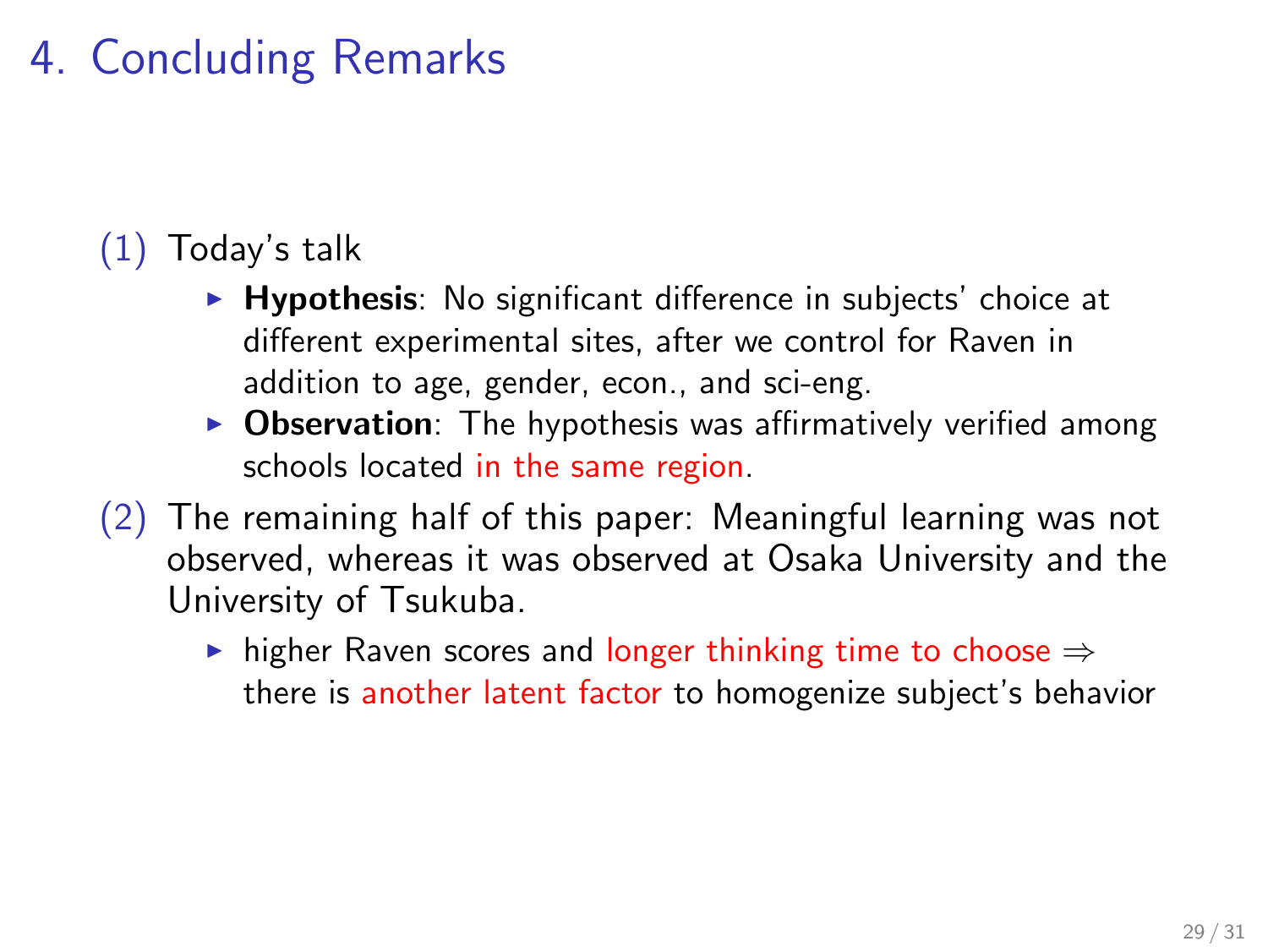## Appendix: Propensity Score Matching

**Definition**: Denote by *x<sup>i</sup>* the vector of covariates for subject *i* and by *z<sup>i</sup>* the variable that stands for assignment to an experimental site. The probability of subject *i* with his or her covariate vector *x<sup>i</sup>* being assigned to site 1,  $e_i = p(z_i = 1 | x_i)$ , is called the propensity score for subject *i*.

In practice, many researchers estimate the propensity scores of subjects by using binomial logistic regression:

$$
e_i = \frac{1}{1 + exp(-(b_0 + b_1x_{i1} + \cdots + b_px_{ip}))}.
$$

Let subject *i* at site 1 be paired with the subject *j* at site 2 who has the closest propensity score to his or her propensity score. Their cognitive ability scores and attribute information do not differ greatly, because *e<sup>i</sup>* and *e<sup>j</sup>* have similar values.